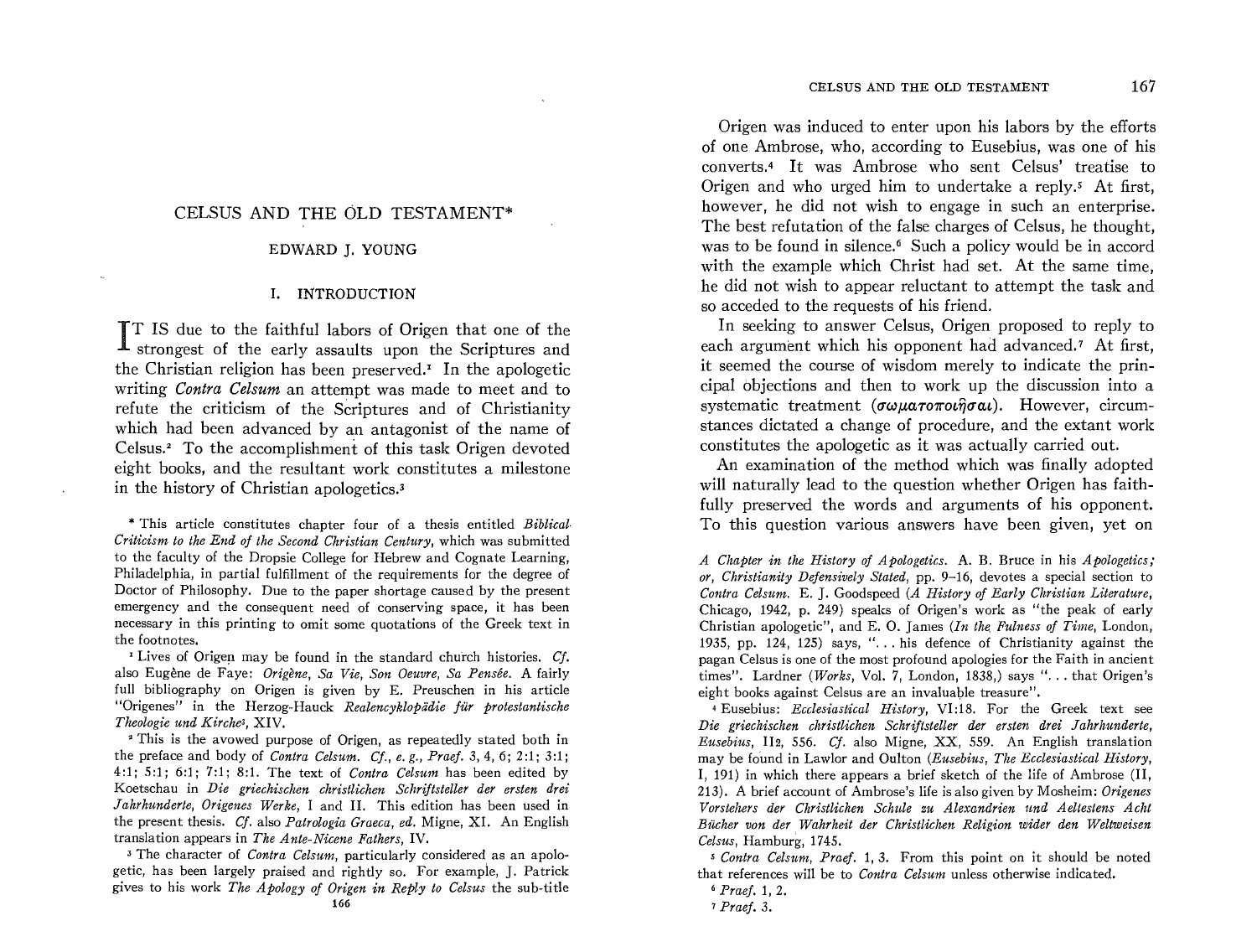the whole the opinion seems to be fairly widely held that Celsus has indeed been faithfully and accurately represented. In fact, not a few have considered it possible to reconstruct this ancient polemic upon the basis of the fragments which appear in Origen's book. 8

It is a strange fact that, although Celsus' writing, which he called the *True Discourse,* constitutes an unusually powerful attack upon the Scriptures and the Christian religion, practically nothing is known about its author.<sup>9</sup> His name

8 Possibly the most noteworthy of such attempts is that of Theodor Keim: *Ce/sus' Wahres Wort. Aelteste Streitschrift antiker Weltanschauung gegen das Christenthum vom Jahr* 178 *N. Chr.,* Zurich, 1873. Keim analyzes the *True Discourse* into an introduction and four main parts. Less pretentious analyses have been attempted by others who have sought to indicate the continuity of Celsus' arguments. Mention may be made of E. Pelagaud: *Etude sur Celse et la premiere escarmouche entre la Philosophie antique et le Christianisme naissant,* Lyon, 1878, p. 249 ff.; W. ]. Bindemann: "Ueber Celsus und seine Schrift gegen die Christen" in *Zeitschrift filr die ltistorische Theologie,* Leipzig, 1842, 2. Heft, pp. 58-146; Patrick: *op. cit.;* B. Aube: *Histoire des Persecutions de I'Eglise.* 

Origen himself claims to have preserved most of his opponent's work (3:1).

Cf. also 1:41; 5:1; 2:20. It should be noted, however, that Origen candidly admits that there have been some omissions. For example, when Celsus repeats a charge, Origen answers it but once. *Cf., e. g.,* 2:5 and 2:32; 6:39.

Historians generally have agreed with this position of Origen. Renan, for example, believes it possible to reconstruct the *True Discourse* "avec les citations et les analyses qu'en a données Origène" *(Marc-Aurèle et la Fin du l.Ionde Antique,* p. 352). Tzschirner *(Der Fall des Heidenthums,* I, 324) says, "... so hat sich doch in der Widerlegungsschrift des Origenes so viel und zwar meist mit des Verfassers eigenen Worten ausgedrückt erhalten, dass man nicht nur ihren Inhalt und Zweck, sondern auch ihren Ton und ihre Farbe hinreichend erkennen und beurtheilen kann". Worthy of note also is the statement of Keim (op. cit., p. 199), "Um so mehr aber muss man ihm für eine zweite Leistung dankbar sein, nämlich dafiir, dass er die Schrift des Celsus besonders auf den Punkten ganz wörtlich erhalten hat, wo Celsus selbst seinen Plan und seine Gliederung verrath". It would not be difficult to multiply such quotations.

9 In the *Contra Celsum* the title of Celsus' work is given usually as  $d\lambda$ ηθής λόγος, which may be translated *True Word* or *True Discourse*. Pelagaud translates the title *Le Livre de Verite,* Keim as *Wahres Wort.*  Kellner *(Hellenismus und Christenthum oder die geistige Reaktion des antiken Heidenthums gegen das Christenthum,* Koln, 1866, p. 26) translates the title as *Das Wort der Wahrheit.* Tzschirner *(op. cit.,* p. 324) gives was Celsus ( $\delta$  K $\epsilon \lambda \sigma$ os), and that is one of the few definite things that can be said about him.

Origen himself was not sure about the identity of his opponent. He had heard that there were two men of this name, who were Epicureans, the first of whom lived at the time of Nero, and the other, whom Origen considered himself to be refuting, at the time of Hadrian and later.<sup>10</sup> He

*wahrheitliebende Rede.* Keim's interpretation of this title appears to be too strong and not borne out by the contents of the *True Discourse* itself when he says (op. cit., p. 190), "... bekennt er als seine Absicht in erster Linie nicht irgend welcher feindseliger Schnürung gegen das Christenthum. sondern Objektivität, imparteische Untersuchung, Herstellung des richtigen Thatbestandes, wie er denn auch gelegentlich gegen den Verdacht der Ausspionirung protestiert (1, 12) oder sich betont, er wolle nicht unbllhg sem, er gebe nur die Wahrheit (3,59)". Baur *(The Church History of the First Three Centuries,* translated from the German by the Rev Allan Menzies, London, 1879, II, 141) seems to be on safer ground in his interpretation, "he *(i. e., Celsus)* doubtless meant to indicate the love of truth which had induced him to enter upon this refutation of Christianity". Mosheim *(op. cit.,* p. 7) says that Claudius Caponnier interpreted the word *X6"(os* as *Geschichte,* but he himself says that Celsus is writing not a history but "eine heftige und spitzige Strafrede". *Cf.* also B. ]. Kidd *(A History of the Church to A. D.* 461, I, 117) who renders, *The True Account.* 

<sup>10</sup> 1:8. The name itself was not particularly rare. Pélagaud has discovered at least twelve occurrences in Roman history *(op. cit.,* p. 152). Cf. Aube *(op. cit.,* p. 165), "Origene ne sait pas bien quel est ce Celse de quel pays il est, ni a quelle école philosophique il appartient". Also, E. ~tem: *De Celso Platonico Philonis Alexandrini Imitatore* in *Eos,* xxxiv, Paris, 1932–33 and *Alttestamentliche Bibelkritik in der späthellenistischen* Literatur, Lwow, 1935. Stein holds that Celsus was a Platonic philosopher of Alexandria who had been acquainted with Philo's writings and who took over Philo's criticisms while rejecting his allegorical interpretations. This position may possibly be correct, but it cannot be definitely proven. As Stein shows, there are certain resemblances in the language of the two writers, but Celsus and Philo differed in their purpose and aim. Celsus was a critic of the Bible who sought to show that its teachings were foolishness. Phllo, however, was not, strictly speaking, such a critic. Rather, he was a defender of and a believer in the Bible. What Philo criticized was not the Bible itself nor its teachings but rather what he believed to be a false interpretation of the Bible and its teaching, namely, the method of lIteral mterpretation. In presenting an allegorical exposition Philo was really defending the Bible by setting forth what he believed to be its true teaching. Hence, it does not seem to be correct to say, for example, as does Stein *(Alttestamentliche Bibelkritik*, p. 15), "Sowohl Philo als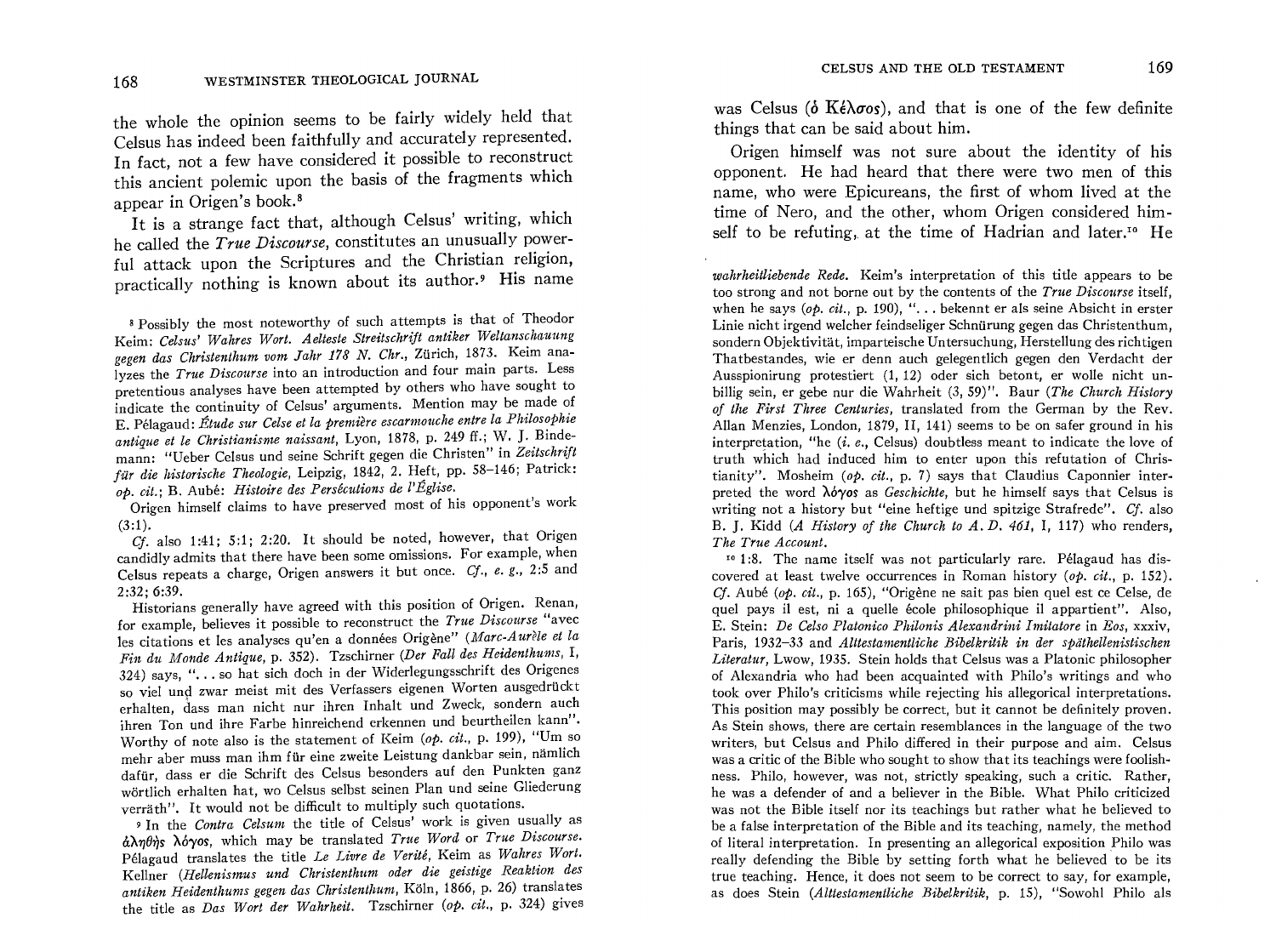does not, therefore, positively state that Celsus lived at the time of Hadrian, but merely that he has heard that such was the case. This opinion seems to be modified at a later point, when he asserts the possibility that his Celsus may possess the same name as the Epicurean. The reason for this apparent shift in position is that at this point Celsus appeared to be speaking as a Platonist rather than as an Epicurean. Origen also admits the possibilities that Celsus may be concealing his Epicurean views or that he may have substituted better opinions for them. Such lack of assurance, however, makes it manifest that he is none too well informed as to the identity of the one whose arguments he is seeking to refute. Again, some uncertainty appears when Origen indicates

Celsus beanstanden diesen Bericht, nach dem die Welt in der Zeit geschaffen wurde". This may apply to Celsus, but not to Philo. Philo criticized what he believed to be a false interpretation of the Mosaic account. Cf. Philo, with an English Translation by F. H. Colson and G. H. Whitaker (The Loeb Classical Library I. pp. 146, 148), Legum Allegoria: εύηθες πάνυ το οιεσθαι εξ ημέραις η καθόλου χρόνω γεγονέναι τον κόσμον. βούλεται ούν τά τε θνητά γένη και πάλιν αύ τα άφθαρτα κατά τους οίκείους επιδείξαι συστάντα άριθμούς, τα μεν θνητά ως έφην παραμετρών εξάδι, τα δε μακάρια και ευδαίμονα εβδομάδι. Note Philo's use of the word Boulderal. Origen himself was of the opinion that Celsus had not read Philo's writings (4:51). Keim considers Celsus to have been a Roman  $($ op. cit., p. 275): "Den Celsus geradezu als Gebürtsrömer zu betrachten, ist durch den Namen, den Wohnort, den Patriotismus und durch die Anzeichen einer Benützung lateinischer Literatur empfohlen, anderseits durch die Vorliebe des Mannes für die Hellenen, welche er den Römern ausdrücklich voranstellt, durchaus nicht ausgeschlossen". So also Pélagaud: op. cit., p. 167. Renan thinks that the book was written at Rome  $(op. cit., p. 361).$ 

According to Pélagaud (op. cit., p. 166) it was thought by Jachmann that Celsus lived in Persia. The remarks of Achille Coen are to the point: "... e neppure ci fermeremo a disputare se Celso fu un greco, o un romano, sebbene ci sembri che alle ragioni abbastanza ingegnose esposte dal Pélagaud per provare che Celso era romano potrebbero opporsi argomenti non meno validi i quali condurrebero all' altra conclusione; queste ed altre simiglianti quistioni sono state il tema di discussioni interminabli e minuziose fra i critici, i quali non sono ancora riesciti a porsi d'accordo rispetto ad esse". Cf. "Il Piu Antico Libro Pagano di Polemica Religiosa Contro Il Cristianesimo" in Rassegna Settimanale di Politica, Scienze, Lettere ed Arti, Roma, 1880, No. 120, 279. Cf. S. Zeitlin (Josephus on Jesus, p. 82) who expresses uncertainty as to whether such a person as Celsus had actually lived.

that he is not sure whether his Celsus is the one who composed two other books against Christians.<sup>11</sup> The exact force of this passage is not as clear as could be desired, and its meaning has been the subject of some discussion.<sup>12</sup> Appar-

<sup>11</sup> 4:36. εί γε ούτός έστι καί ο κατά Χριστιανών άλλα δύο βιβλία συντάξας. τάχα ήμιν φιλονεικών ούς μή εφρόνει ένθέους ώνομασεν.

<sup>12</sup> Neander (Allgemeine Geschichte der christlichen Religion und Kirche. I. 202) believes that the phrase  $\partial \lambda \lambda \partial \partial \partial \theta$   $\partial \lambda \partial \lambda \partial \partial \theta$  refers to the work which Origen attempted to refute. Could the Epicurean Celsus, who had written books in which his Epicureanism was not concealed, also be the one who had written two other books (The True Discourse) against Christians? This, according to Neander, was the point at issue. Baur (op. cit., II, p. 142 n.) suggests that if the reference is actually to the True Discourse. why should the work be spoken of as  $\ddot{\alpha}\lambda\lambda\alpha\delta\dot{\alpha}\beta\alpha\beta\lambda\dot{\alpha}$ ? Neander merely says that Celsus had written a work in two books, entitled the True *Doctrine*. but he does not enlarge upon this analysis. Aubé (*ob. cit..*) p. 168) thinks that the reference is to two books other than the  $True$ *Discourse* which Celsus composed against Christians. But the passage is difficult, and Origen's meaning is not clear by any means. The words merely constitute a further indication of the uncertainty which prevailed in Origen's own mind.

But cf. Fenger (De Celso, Christianorum adversario, Epicureo, 1828) who appears to think that Origen's testimony is clear and should be trusted. He concludes (p. 107) "... usquedum plura et fortiora proponantur argumenta contra sententiam Origenis, longe probabilius esse testimonio eius confidere, quam idem reiicere". Origen's language is as follows (1:8): ευρίσκεται μέν γάρ έξ άλλων συγγραμμάτων 'Επικούρειος ὤν' ένταθθα δέ διά το δοκείν εύλογώτερον κατηγορείν του λόγου μή ομολογών τα Επικούρου προσποιείται κρείττόν τι του γηΐνου είναι έν άνθρώπω σύγ- $\gamma$ ενες θεού καί φησιν κ.τ.λ.

In these words, therefore, while Origen does admit that Celsus was an Epicurean, he nevertheless believed that his opponent had concealed his true convictions. In 1:10 and 1:21 Celsus is apparently identified as an Epicurean. Cf. also 1:32; 3:22, 35, 80; 4:4, 54; 5:3. In 8:15 Origen admits that he cannot discover from what sect Celsus has taken certain opinions, but he also acknowledged that Celsus himself may have made up these opinions. In any case, the passage is evidence of Origen's candor. It does not necessarily prove the wide erudition of Celsus, as Pélagaud  $(0b, cii, p. 391)$  thinks. Cf. also 5:62-64.

Mosheim  $(\rho \rho, c\dot{t})$ , discusses the question of Celsus' philosophical position in his Vorrede (op. cit., pp. 40 ff.). Mosheim gives an excellent summary of Celsus' doctrine of God and the world. "Er spricht zwar in seinem ganzen Buche von der Welt eben so, wie Plato in seinem so genannten Timaeus." The comment of Frid. Adolph Philippi should be noted (De Celsi, Adversarii Christianorum, Philosophandi Genere, Berlin, 1836, p. 27): "Huic Origenis de adversario suo iudicio *(i. e.* that Celsus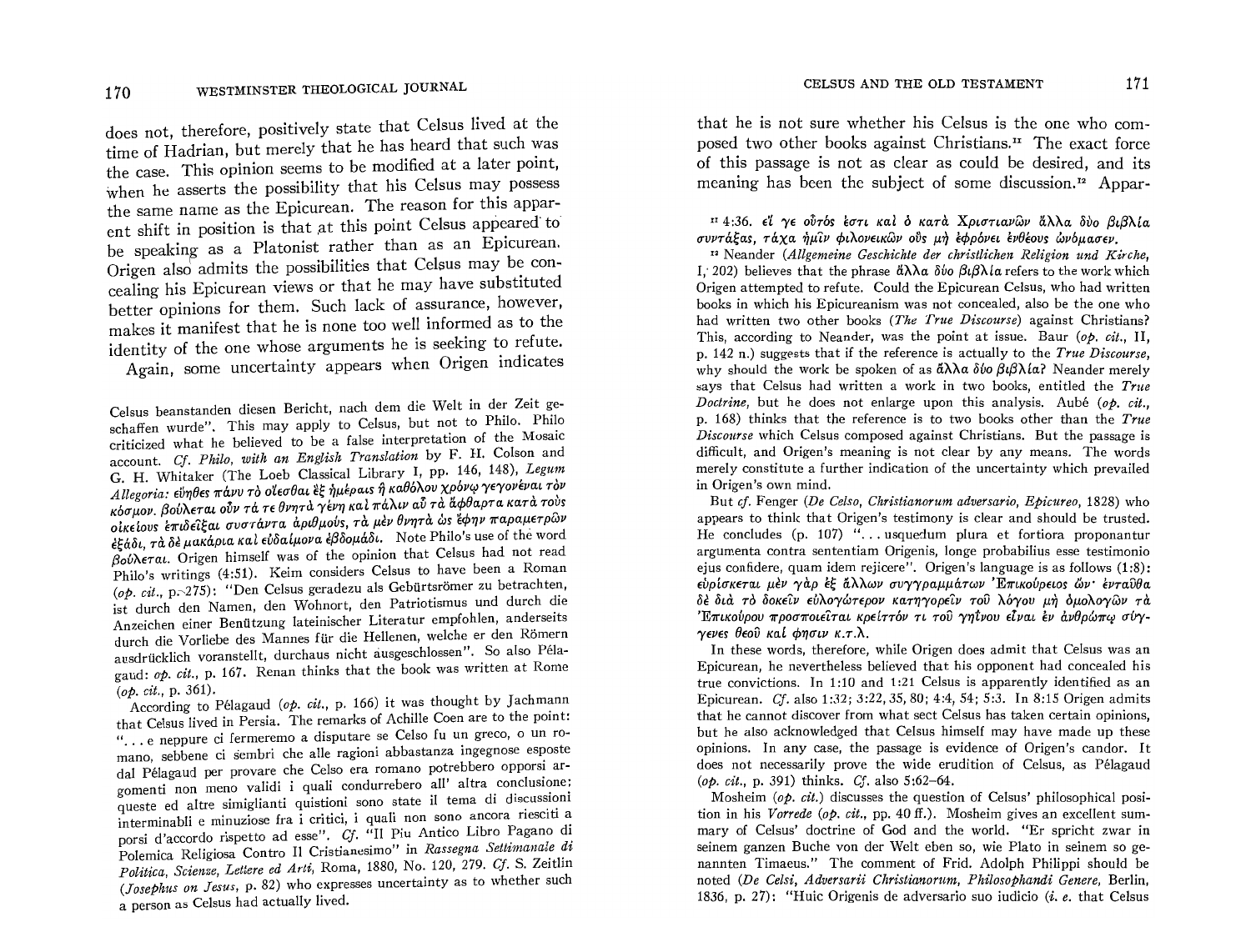ently a man by the name of Celsus had composed two books against Christians and Origen did not know whether their author was his present opponent or not. We do not intend to enter upon an exegesis of the passage. Suffice it at this point to say that in these words there is to be found additional evidence of the fact that Origen knew little about the surfact was his present opponent or not. We do not intend<br>to enter upon an exegesis of the passage. Suffice it at this<br>point to say that in these words there is to be found addi-<br>ional evidence of the fact that Origen knew identity of Celsus.<br>According to Eusebius, Origen composed his eight treatises

against Celsus during the reign of Philip the Arabian at a time when he was said to be over sixty years of age.<sup>13</sup> It is

was a disguised Epicurean) inter veteres nemo contradixit, recentioribus temporibus Baronius, Spencerus, Ionsius, Basnagius, Valesius, Dodwellus, Fabricius. Buddeus, omnes fere viri docti ante Moshemium, qui modo accuratius rem tractarunt, assensi sunt. Moshemius primus ausus est hanc Origenis sententiam funditus subvertere. Wesselingium *(i. e.* Peter Wesseling, *Liber Probabilium*, cap. 23, as given by Bindemann; *op. cit.*, p. 68) qui in Probabilibus, quamvis paulo ante Moshemium, tamen non tam multis et firmis usus argumentis et dubitantius contradixit, jure nostro hic praeterimus."

Probably the most learned defence of the position that Celsus was an Epicurean is to be found in Fenger:  $\sigma p$ . *cit.*; Philippi ( $\sigma p$ . *cit.*) also adopts this position in the main, although disagreeing with Fenger's method of procedure. He says (p. 112), "Sed Fengeri libro illa certe laud vindicanda est, quod recto in universum sensu ductus, quamvis non rectis maximam partem argumentis nixus. primus certissima suasione Moshemio contradixerit, qui auctoritate sua speciosisque rationibus doctorum virorum hac de re iudicia aliquantum turbasse videtur". Kellner is possibly the latest to write in defence of this position *(op. cit.,* pp. 26 ff.): "Er war von Haus aus Epikuraischer Philosoph". Lardner speaks of Celsus *(op. cit.,* p. 264) as "this learned Epicurean". Mosheim *(op. cit.,*  p. 30) discusses a work of Dodwell in which Dodwell taugh: that Celsus was an Epicurean in the school but not when he was outside the classroom. In the *True Discourse*, therefore, he was not speaking as an Epicurean. The following passages are those which are sometimes considered as evidences of Epicureanism: 2 :41,42, 60; 3:35, 80; 4:75, 86. Cf. Pelagaud's discussion of Fenger's position (op. cit., pp. 219 ff.). *Cf.* also Kayser *(La philosophie de Celse et ses rapports avec le christianisme*, Strasbourg,  $1844$ , p. 29) who says, "Le philosophe avec lequel je le comparerai de préférence, c'est Plutarque". Denis (Du Discours de Celse contre les Chré*tiens intitulé Le Discours Véritable, p.* 451) says, "Il s'y montre de Plutarque, qu'un épicurien decidé, à la façon de Lucien". The real reason why all such attempts to classify Celsus are not satisfactory is that the data given by Origen are too meagre.

*130p. cit.,* VI:36:1, 2. *Cj.* A. Harnack: *Die Chronologie der altchristlichen Literatur bis Eusebius,* Il, 35 ff.

generally thought that Philip reigned from 244 to 249.14 Hence, it would seem that an approximate date, at least, might be found for *Contra Celsum.* Apparently Origen wrote before the outbreak of the Decian persecution in 249, for he makes no reference to persecution and inclines to believe that there is no immediate danger of such.<sup>15</sup> Hence, the work was probably not composed later than 248 or early in the year 249. At the same time, since we are to understand Eusebius as in all likelihood meaning that Origen was over sixty years of age at the time, it would seem that the earliest date is 246. Quite possibly the time of composition, therefore, was 248-249, although this cannot be positively asserted.<sup>16</sup>

Celsus himself probably wrote his *True Discourse* sometime during the latter half of the second century. Quite possibly the date was, as some assert, 177 or 178, but this can by no means be proven.<sup>17</sup> At any rate, his powerful attack upon Christianity saw the light of day at least some seventy years before Origen took up his pen in reply.

*"4* Cf· *The Cambridge Ancient History,* Vo!. XII, pp. 87-95 for a survey of Philip's reign.

 $15.3:15.$ 

16 This date has found fairly widespread acceptance. Cf. *e. g.,* De Faye: *op. cit.,* p. 162; Pelagaud: *op. cit.,* p. 190; Koetschau: *op. cit.,* p. xxii: Lardner *(op. cit.,* p. 211) suggests either 246 or 249; Keim: *op. cit.,* p. 263.

17 I do not understand how De Faye *(op. cit.,* I, 141) can write, "En ce qui concerne la date du *Discours véritable*, l'unanimité s'est faite parmi les critiques. Celse l'a composé entre les années 178 et 180". The following do not place the date between 178 and 180: Denis *(op. cit.,* p. 452) places the date in the first year of Antoninus Pius; Kayser *(op. cit.,* p. 3) says that the date cannot be earlier than 150; Kellner *(op. cit.,* p. 25) places the date at about 150. So also ToIIinton; Guericke: *Manual of*  Church History, translated by W. G. T. Shedd, p. 100. Goodspeed (op. *cit.*, p. 138) gives 150 (on p. 57, however, he gives 177-178); Turner (Studies in Early Church History, p. 17) says, "... we do not know when he wrote". Coen *(op. cit.,* p. 280) places the date between 175 and 180. Lardner *(op. cit., p. 211)* gives 176; Stein *(Alttestamentliche Bibelkritik,* p. 10) gives 180. Gwatkin *(Early Church History, to A. D. 313, I, 183)* sets the date at about 178 and gives a useful note on the subject. Krüger (History of Early Christian Literature, translated by Rev. Charles R. GiIIett, New York, 1897, p. 198) gives 177-180 A. D. The following place the writing during the reign of Marcus Aurelius: Bindemann: *op. cit.,* p. 61; Neander: *op. cit.,* pp. 201 ff.; Tzschirner: *op. cit.,* p. 325; Bruce *(op. cit.,* p. 9) gives the "latter half" of the second century.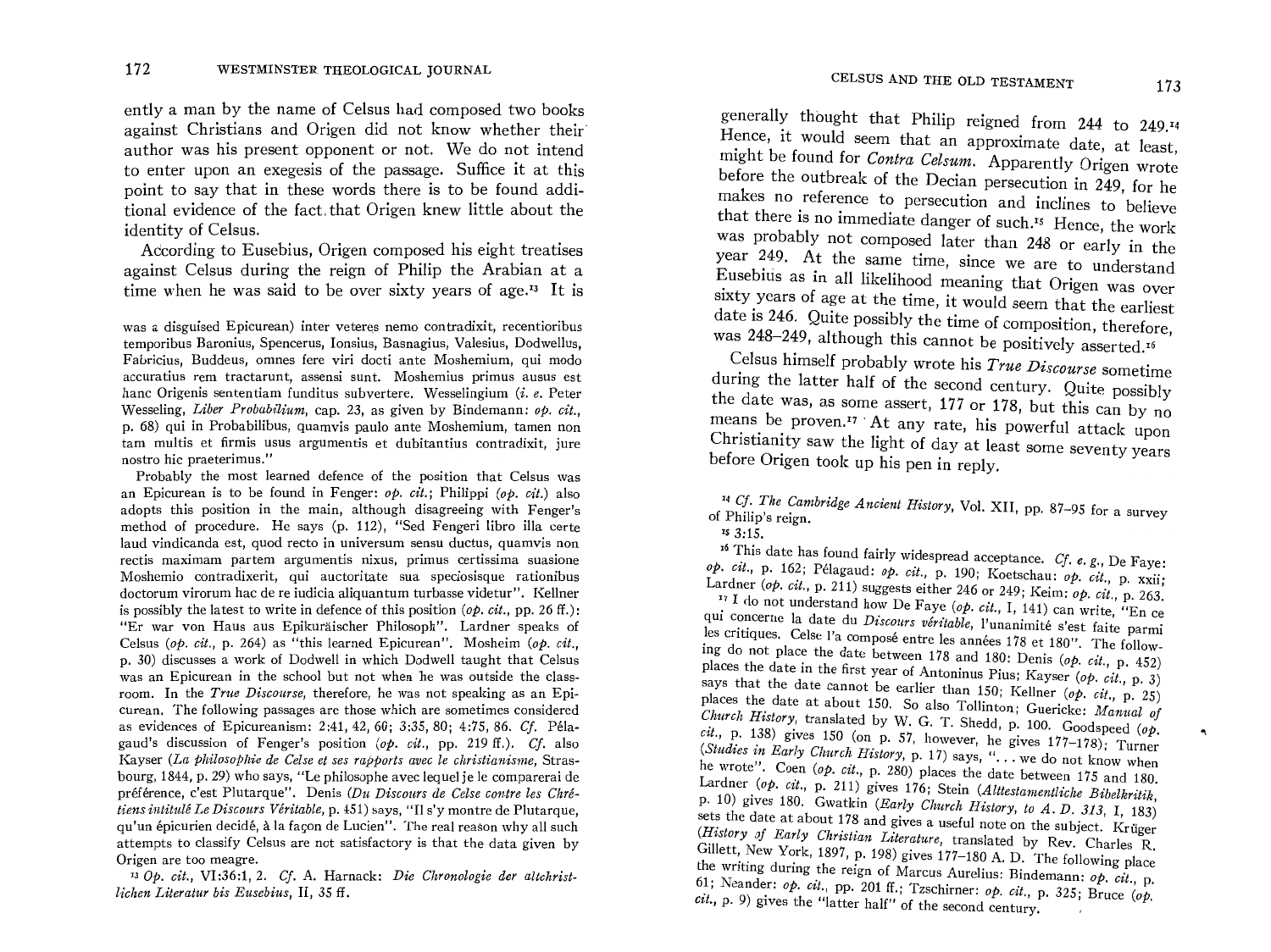#### II. CELSUS' CRITICISM OF THE OLD TESTAMENT

The first group of criticisms of the Old Testament which Celsus offered concerned Judaism. He found fault with Judaism not only as to its religion, but also with respect to its origin, history and religious institutions.

#### THE ORIGIN OF JUDAISM

Apparently out of a desire to point out that Judaism was the system of doctrine upon which Christianity depended. he maintained that the origin of the Jews was barbarous.<sup>18</sup> His purpose thus was not necessarily to cast any discredit at this point upon the Jews, nor did he desire even to reproach Christianity because of such dependence. He admitted that Christianity could discover such doctrines for itself, but credited the Greeks with greater ability in dealing with the discoveries of barbarous nations.<sup>19</sup>

What was this alleged barbaric origin of Judaism? It consisted apparently in the view that the Jews were descended from the Egyptians.<sup>20</sup> In 3:7 Origen seems to quote the exact words of Celsus, "... the Hebrews, being Egyptians, took their origin *(i.e.,* as a separate nation) from *(the time of)* the rebellion".<sup>21</sup> If we may trust Origen, his opponent held the view that the Jews despised the Egyptian customs of worship and so revolted and abandoned the land. $22$  In another passage Celsus actually spoke of the Jews as fugitives from Egypt.<sup>23</sup> Apparently, upon leaving Egypt, they conceived a hatred of their mother tongue. It would seem that Celsus inferred that they then adopted the Hebrew language.<sup>24</sup>

In reply Origen accused his opponent of having been bewitched, as it were, by the traditions of the Egyptians and,

<sup>18</sup> Contra Celsum, 1:2. εξής βάρβαρόν φησιν άνωθεν είναι το δόγμα,  $\delta$ ηλονότι τον ιουδαϊσμον, ού Χριστιανισμος ήρτηται.

19 1:2.  $\frac{1}{2}$ :

<sup>20</sup> 3:5.<br><sup>21</sup> 3:7. 'Αιγυπτίους ὄντας ἀπὸ στάσεως τήν ἀρχὴν εἰληφέναι τοὺς *'Eβραίους κ.τ.λ.* 

22 3:5.

'3 4:31.

'43:6.

 $\cdot$ 

consequently, of having accepted their statements as true.<sup>25</sup> This action shows, according to Origen, that Celsus had not investigated the facts in an impartial spirit.<sup>26</sup> Celsus does not realize, so the argument continues, how impossible it would be for so many rebellious Egyptians to become a great nation and immediately to adopt a new language. Furthermore, asks Origen, why should this new language be Hebrew, rather than Syrian or Phoenician? Since Hebrew was the language of the ancestors of those who left Egypt, and since the Hebrew letters which Moses employed in writing the Pentateuch differed from the letters of the Egyptians, reason would seem to oppose the position that those who came out from Egypt were originally Egyptian.<sup>27</sup>

Again, continues Origen, if those who left Egypt were Egyptians, we should have expected their names to be Egyptian. The names, however, are Hebrew, whence it is clear that the Egyptian account, which asserts that these were Egyptians who went forth with Moses from Egypt, is false.<sup>28</sup>

In thus attributing the commencement of the Hebrew nation to a revolt, Celsus was seeking to show that a revolt was also the origin of Christianity.<sup>29</sup> The Jews suffered from the Christians the same treatment that they themselves had once inflicted upon the Egyptians. Hence, the origin of both Judaism and Christianity was due to the same  $\epsilon_{\text{max}}$ , rebellion against the state.<sup>30</sup>

rebellion against the state.<sup>30</sup> It must be borne in mind that in thus passing strictures upon the Jews Celsus was not primarily concerned with the treatment of the events of the Exodus from Egypt as such, but rather with an attack upon Christianity. He was seeking to establish the point that Christianity found its origin in a revolt. Only secondarily, therefore, did here concern in a with the Exodus.<sup>31</sup>

Upon the basis of these meagre fragments which Origen has seen fit to preserve must be based one's conclusions as to

 $3:6$ .  $26.3:6.$ 

 $27 \cdot 3 \cdot 6$ .  $28 \cdot 3 \cdot 8$ .

<sup>&#</sup>x27;93:8.

<sup>30</sup> 3:5.

<sup>31</sup> This argument is developed in 3:5-8.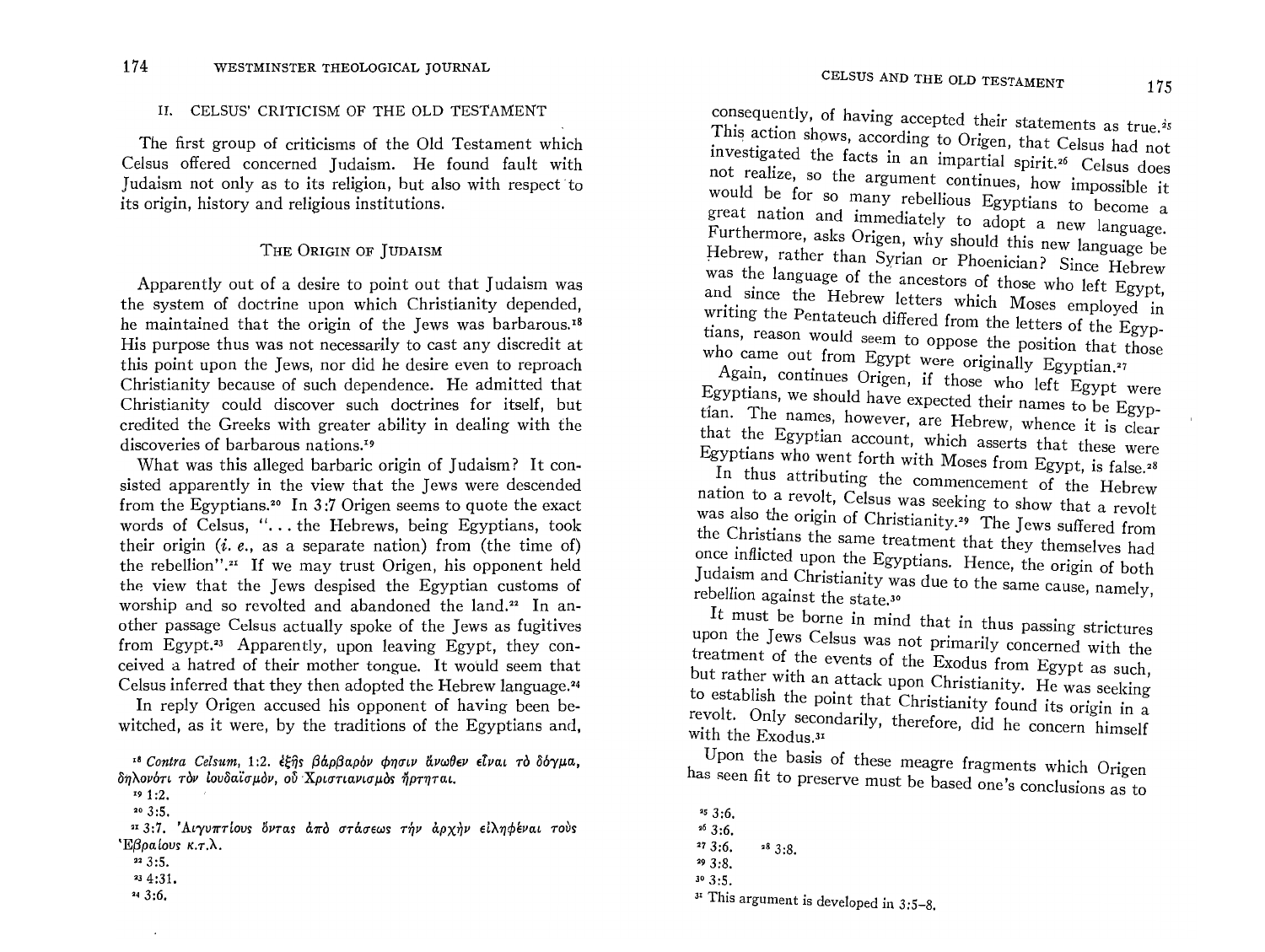what was Celsus' attitude toward the book of Exodus. The fragments preserved are indeed few, but there seems to be little reason for assuming that Origen has at this point wilfully misrepresented his opponent.

What Celsus says concerning the Exodus from Egypt does not imply that he had ever read our book of Exodus. All that he says might have been learned by word of mouth. Hence, for example, when he asserts the Egyptian origin of the Jews, he is simply misinformed. He did not arrive at this conclusion by a careful study of the book of Exodus and a rejection of the statements to be found therein. Rather, he spoke merely upon the basis of whatever information may have come to him. I find it very difficult to agree with Keim that Celsus actually knew our book of Exodus.<sup>32</sup> Much nearer to the truth seems to be the position of Pelagaud, who says merely that Celsus may have known it.<sup>33</sup> These stateays merely that Celsus may have known for<br>
hents concerning the origin of the Jews reveal Celsus as not<br>  $\therefore$  exercised at this point true scholarly caution. It having exercised at this point true scholarly caution. It must therefore be concluded that there is no evidence to indicate that he had ever read the book of Exodus and that his pronouncements concerning the origin of the Jews are of no historical value whatsoever.34

There is one further statement concerning the origin of the Jews in which Origen apparently quotes the exact words of Celsus.<sup>35</sup> This utterance is to the effect that the Jews

33 Op. cit., p. 424, "... peut-être l'Exode et d'autres livres de l'Ancien

Testament." 34 In *Contra Apionem*, II:28 (The Loeb Classical Library, Josephus, I, <sup>34</sup> In *Contra Apionem*, 11:28 (The Loep Classical Elitate of  $\pi \epsilon \rho l \tau \omega \nu$ <br>. 302) Josephus says concerning Apion κal  $\tau l \gamma \epsilon \delta \epsilon^2 \theta \omega \mu \alpha \zeta \epsilon^2 \mu \nu \epsilon^3 \tau^2 \nu \gamma$ ημετέρων ψεύδεται προγόνων, λέγων αύτους είναι το γένος 'Αιγυπτίους. This Egyptian tradition, which is reflected by Apion, was probably the basis of Celsus' statements. This does not mean that Celsus was necessarily acquainted with Apion's works; probably he came into contact with the tradition through word of mouth, and in his accusations against the origin of the Jewish nation was merely dependent upon "hearsay" evidence. At this point as elsewhere when treating of the Jewish nation and the Old Testament Celsus does not appear to possess very accurate knowledge of that which he is endeavoring to refute.<br> $35\ 4:33$ .

sought to trace their origin to the first race of jugglers and deceivers. Origen believes that Celsus was endeavoring here to assail the book of Genesis but that he had probably spoken obscurely on purpose. 36 Celsus does not seem to be attacking the actual facts of Jewish history so much as he is slandering the Jews. When he spoke of the patriarchs as jugglers and deceivers and when he spoke of ambiguous and dark sayings which the Jews misinterpreted he was guilty, whether intentionally or not, of misrepresentation. Origen seems to be aware of this and feels that Celsus has not distinctly set forth the facts, for fear of being unable to answer the arguments which might be founded upon them.37

It would seem that Origen's estimate of his opponent's procedure is at this point correct. For Celsus elsewhere shows that he does possess a certain amount of correct information of particular features of patriarchal history as that history is recorded in the book of Genesis.3s Celsus' main concern here seems to be rather to slander the Jews, and it appears that he is william to same what he has we to be ppears that he is willing to sacrifice what he knows to be<br>be truth in order to accomplish this.39 It is such procedure.

#### 36 The entire argument is developed in 4:33-35.  $\frac{1}{3}$

*38 Cf. e.* g., 4:43,44,45,46. However, it seems that whatever informa- $\frac{1}{2}$  c, e, g,  $\frac{1}{2}$  as  $\frac{1}{2}$  and  $\frac{1}{2}$  and  $\frac{1}{2}$  and  $\frac{1}{2}$  are full study of a careful study of a careful study of a careful study of a careful study of a careful study of a careful study of a car tion Celsus did receive, he did not acquire by means of a careful study of Genesis. Mosheim (op. cit., p. 697) remarks regarding Celsus' treatment of the Creation, "Der Heide greifet die Geschichte der Schöpfung, die uns Moses erzählet, sehr ungeschickt an. Man kann bey nahe schweren, dass er sie nicht gelesen; zum wenigstens, dass er sie nicht erwäget habe". The language of Celsus does not seem to bear out the following statement of Patrick (op.  $cit.$ , p. 86): "He shows a detailed knowledge of the Book of Genesis from the first chapter to the last, and from his minute and verbal criticism of the Mosaic cosmogony it is plain that he has read the Septuagint". The references which Patrick cites to support his first proposition are the following. Gen. 1, 2 with C. C. 1:19; 4:23; 5:50, 51, 59; 6:29, 47, 50, 51, 60, 61, 63; 7:62; Gen. 3 with C. C. 6:28, 42; 4:36; Gen. 7, 8 with C. C. 1:19; 4:21, 41; Gen. 11 with C. C. 4:1: Gen. 17, 27 with C. C. 4:32; Gen. 30, 31, 36 with C. C. 4:44; Gen. 19 with C. C. 4:45; Gen. 27, 34, 37 with C. C. 4:46; Gen. 40, 41, 47 with C. C. 4:47. However, a careful study of these passages does not seem to bear out Patrick's contention. Some of these references will be discussed later in this article. 39 An endeavor will later be made to show to what extent Celsus may

<sup>o</sup> An endeavor with atter be made to show to

*<sup>3</sup>' op. cit.,* p. 223. "Vom alten Testament kennt er hauPtsachlic~, das  $\omega$  as  $Op.$  cit., p. 223. "Vom alten restament kennt G hauptsachuse." erste und zweite Buch Mose." So also De Faye (op. cit., I, 143), "Il a étudié la Genèse et l'Exode".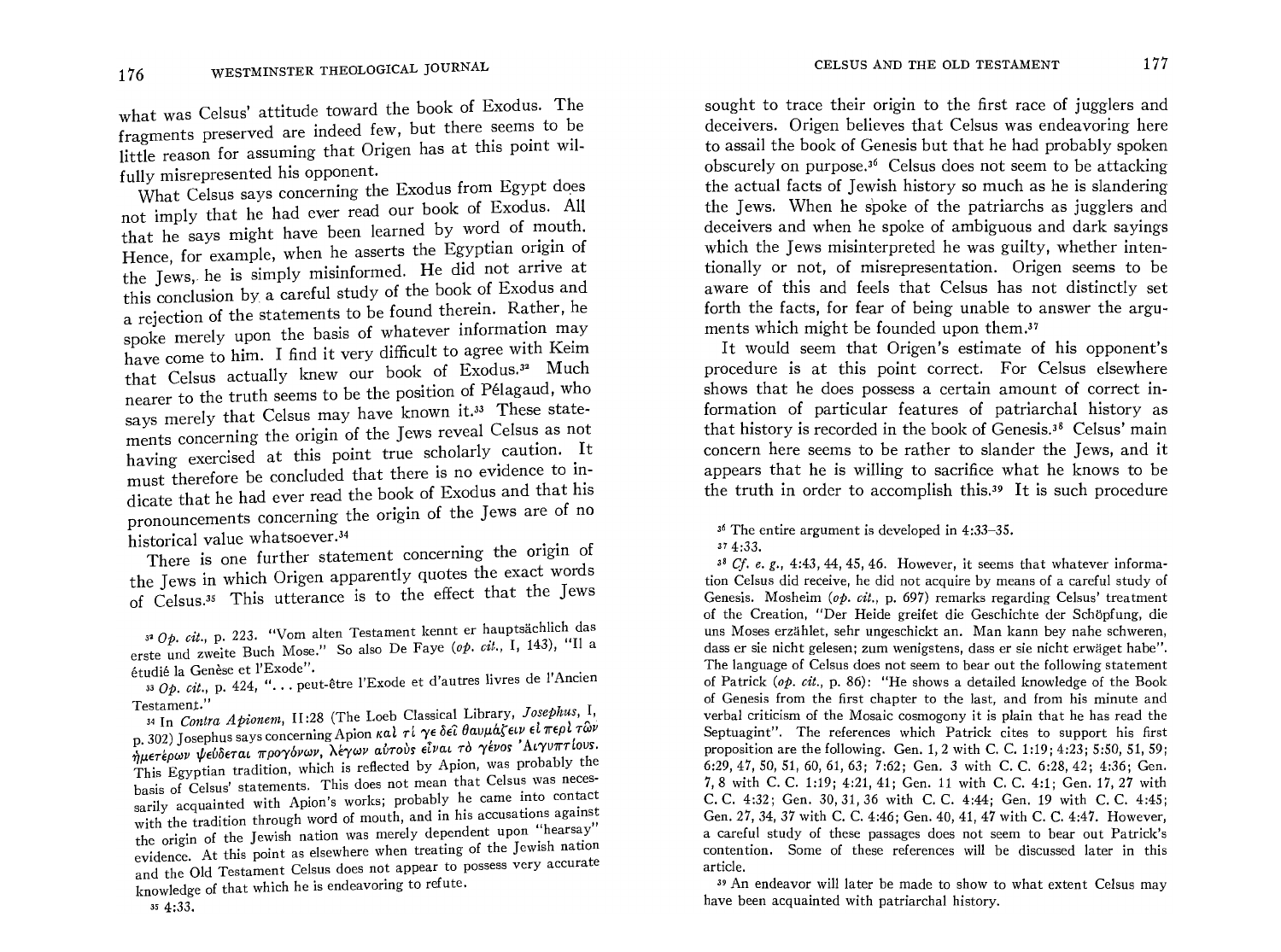as the leads one to agree with Neander with Neander with Neander with Neander with Neander with Neander with Ne this that leads one to agree with Neander when he says that in Celsus we find "... wit and acuteness, without earnest<br>purpose or depth of research".<sup>40</sup>

## THE JEWISH NATION AND ITS HISTORY Not only does the origin of  $\mathbf{u}$  under the sharp come under the sharp come under the sharp come under the sharp come under the sharp come under the sharp come under the sharp come under the sharp come under the sharp c

Not only does the origin of Judaism come under the sharp censure of the author of the *True Discourse*, but its history is likewise subject to his criticism.

Celsus holds a very low opinion of the Jews as a nation.<sup>41</sup> Apparently in his work he enumerates the nations from which certain doctrines have come, but he does not include the Jews, stamping their history as false.<sup>42</sup> According to Origen, he is unwilling to call the Jews a learned nation as he does the Egyptians and certain other peoples of antiquity.<sup>43</sup> It is unfortunate that Celsus' own discussion of this subject is not given and that we are dependent solely upon Origen, for we do not have statements from Celsus' own mouth as to why he has not placed the Jews among the learned nations of antiquity.

Again, Celsus has omitted the name of Moses from a list of great men who have benefited humanity and has assigned to Linus a foremost place. This is indeed strange. If Origen has correctly represented Celsus' action, it would then seem that in this instance Celsus has not shown himself to be impartial. Origen accuses his opponent of partiality and of not making these statements from a love of truth, but from a spirit of hatred, with the object of casting aspersion upon the origin of Christianity.<sup>44</sup> He appeals to the reader to consider whether or not it is due to "open malevolence" that Celsus has thus excluded Moses from his catalog of learned *400p. cit.,* I, 163. So also J. R. Mozley *(A* Di~tionary *of Christian* 

 $B_0 \cap A_1$  is 1, 435, So also L, R. Mozley (A Dictionary of Christian Biography, I, 435): "In vital insight Celsus was deficient. As an opponent of Christianity the chief characteristic of Celsus is a strong, narrow, intolerant common sense".<br> $41.5:50$ .  $42.1:14$ .

43 Origen's discussion of Celsus' argument is found in 1:14-16.

of Moses. In 1:21 he says that Moses learned his doctrine from wise men

Origen himself was of course biased, and it is possible that his condemnation of Celsus at this point was too strong. Nevertheless, if he is correct in reporting that Celsus has refused to recognize the Jews as an honored and ancient nation and that he has excluded the name of Moses from a list of human benefactors in which appear such names as Linus, Orphaeus and Musaeus, then surely Celsus is guilty, at least, of faulty judgment, and in this instance does not exhibit that breadth of knowledge with which he is sometimes credited.<sup>46</sup>

Disparagement of the Jewish nation is also positively expressed by Celsus when he speaks of the Jews as "fugitives" from Egypt, who had never done anything remarkable and were never held in repute or account".<sup>47</sup> Origen ventures the suggestion that his opponent speaks of the Jews as not being held in account or repute because the Greeks have not recorded any principal event of their history. He then proceeds to mention some of the distinguishing characteristics of the Jewish nation and so to indicate the fallacy of Celsus' assertion.<sup>48</sup>

#### CRITICISM OF THE JEWISH RELIGION

The Jewish religion also became the object of Celsus' attacks.<sup>49</sup> Particularly did he oppose the doctrine of monotheism. The view that there is one god, he thought, was the product of the minds of herdsmen and shepherds which were deluded by vulgar deceits.<sup>50</sup> These deluded shepherds who

and so obtained a reputation of divinity ( $\delta \nu \omega \mu \alpha \delta \alpha \mu \delta \nu \nu$ ). Again in 4:31 he accuses Moses of perverting  $(\pi a \rho a \phi \theta \epsilon \omega \rho \sigma a)$  the story of the sons of *46 E. g.,* r:e Faye *(op. cit.,* I, 143): "De toutes les religions de l'epoque,

<sup>46</sup> E. g., De Faye (op. cit., I, 143): "De toutes les religions de l'époque, ce sont le judaïsme et le christianisme qui ont principalement fixé son attention. Il a voulu les connaître à fond". But Celsus does not appear to have possessed a profound knowledge of Judaism nor did he have a sympathetic understanding of Christianity.  $4:31$ ,

 $48$  Origen's argument is developed in 4:31, 32.

<sup>49</sup> Since the religion of Judaism was based upon the Old Testament. Celsus' strictures upon the Jewish religion in reality amount to an assault upon the Scriptures.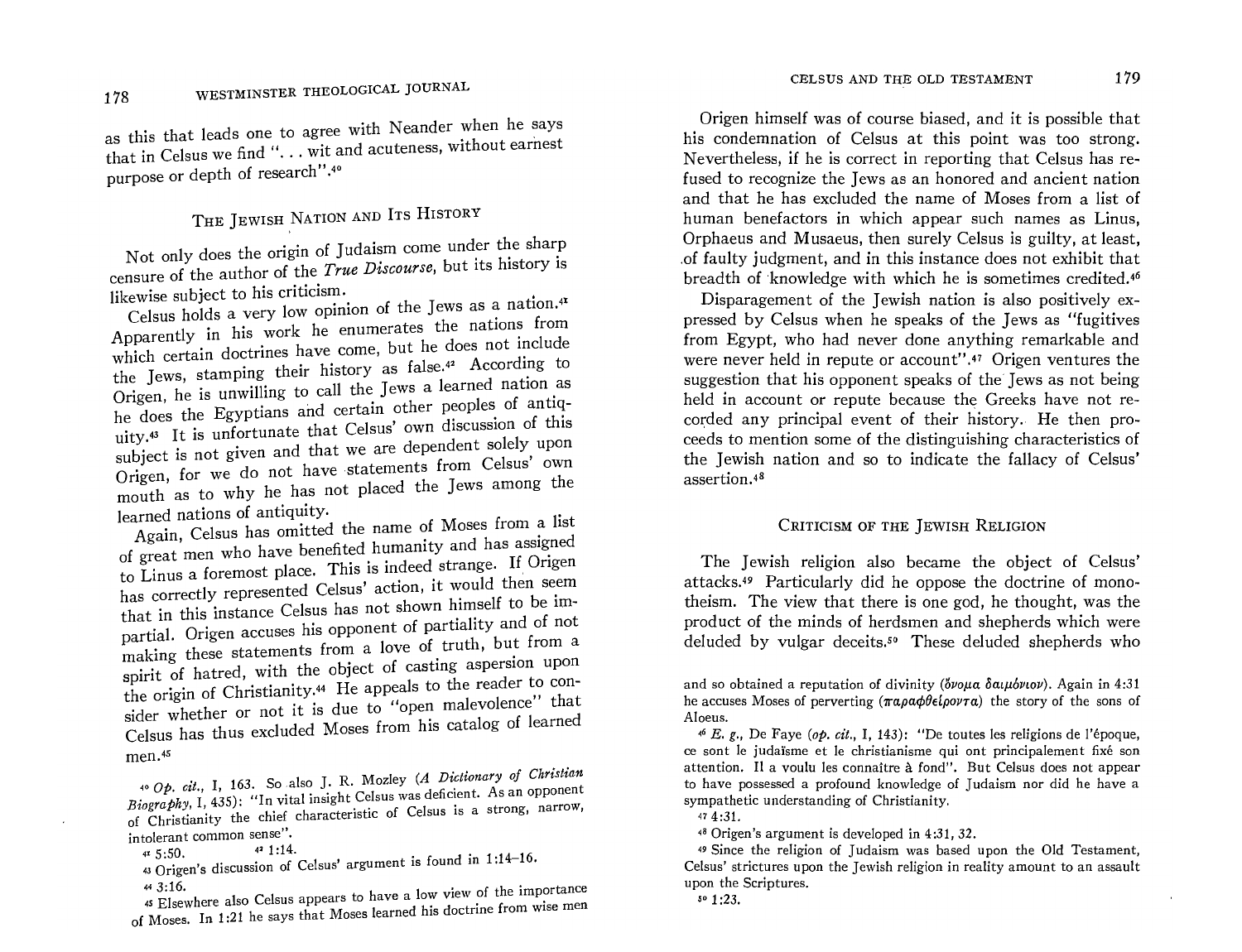followed Moses concluded that there was but one god, and that this god was named the Highest, or Adonai, or the Heavenly or Sabaoth. To Celsus, it mattered not how God be called, whether by the name of Zeus, or by a name that was current among the Indians or Egyptians. $5<sup>x</sup>$  Apparently, the author of the *True Discourse* was under the impression that the god whom the Jews worshipped was heaven itself. He appears surprised that they worship heaven and angels but not heaven's most venerable parts, such as the sun and the moon. For "if the whole is God, then certainly its parts should be divine also".<sup>52</sup>

From these passages it becomes clear that Celsus did not understand the monotheism of the Old Testament or even of the Jews of his time. This misunderstanding was due not merely to the fact that his mind was imbued with Platonic philosophy but also because he was not well acquainted with the Old Testament doctrine. This is the opinion of Origen who speaks of his opponent as being confused. Such a judgment is probably correct. Celsus' failure to state correctly the position which he is attempting to refute is not due to deceit or to lack of ability, but to lack of understanding. Certainly, no matter how strongly one may oppose a viewpoint, he should be able to state that viewpoint accurately. Celsus did not do that, and his criticism of the Old Testament doctrine of monotheism, therefore, must be regarded as an almost valueless contribution to the subject.

He further exhibits a lack of understanding of Jewish religion by the assertion that the Jews worship angels and practice sorcery.53 In the face of such pronouncements it is difficult to believe that he had had first-hand acquaintance with the Jewish religion or that he had read the Pentateuch with care.

It is interesting to notice the reaction of Celsus to the

Mosaic account of creation. "Furthermore," he says, "their cosmogony is very silly. "54 Likewise the narrative concerning the creation of man is declared to be "very silly".55 Origen does not directly reply to this charge other than by referring the reader to his commentary on Genesis and by asserting that he believes his opponent to have no evidence capable of verthrowing the statement that man was made in the statement  $\frac{1}{2}$  mage of  $C_{\alpha}$ .

It is difficult to ascertain a proper evaluation of Celsus' statement. Probably, however, we may find in the words "very silly" the reaction of Platonism to the doctrine of absolute creation. This doctrine is a conception which could not possibly be congenial to Platonic thought. The Genesis doctrine of absolute creation and the Platonic conception of the world are really deadly enemies.<sup>56</sup> They cannot exist side by side. One or the other must give way. The doctrine of absolute creation presents man as a creature and consequently derives the entirety of life's meaning from the Creator. Platonism on the other hand teaches that man exists in his own right; it does not in any true sense of the word look upon man as a creature.<sup>57</sup> Celsus speaks therefore, at this point, as a Platonist. To him the Mosaic community is very dividend the very interest of the Mosaic community is very interest. .........<br>......

At the same time, as Origen complains, he makes no effort to criticize the doctrine intelligently. It is not even apparent that he has grasped the implications of the doctrine, for this is surely the vital point at which he should have struck, if he

<sup>5</sup><sup>1</sup> 1:24.

<sup>5· 1:25.</sup> 

<sup>53</sup> 1:26, 5:6. *Cj.* G. F. Moore *(Judaism,* I, 401-413): H ••• they *(i. e.,*  we redstrikt that is a vertex of vertex of adopting  $\frac{1}{2}$  and independent in the independent of a dotter in the independent of a dotter in the independent of a dotter in the independent of a dotter in the induction of orthodox Judaism they were not between manual residents of adoration, and in  $\frac{1}{4}$ 

<sup>54</sup>6:49. *Cj.* also 4:36. 5 6.49.<br>5 6:40.

 $\frac{1}{2}$  This thought has been developed in a mimeographed syllabus by  $\frac{1}{2}$ C. Van Til *(Apologetics,* Philadelphia, 1941). C. Van Til (Apologetics, Philadelphia, 1941).<br><sup>57</sup> Discussions of Plato and his teachings may be found in Cornford:

*Plato's Theory of Knowledge;* Ritter: *The Essence of Plato's Philosophy,*  translated by Adam Alles, New York, 1933; Taylor: *Plato, The Man and His Work;* More: *The Religion of Plato.* Expositions of the doctrine of absolute creation may be found in St. Thomas Aquinas: *Summa Theologica,* Paris, 1880, I, 510-562; H. Eavinck: *Gereformeerde Dogmatiek,*  Kampen, 1928, Il, 370-403. The doctrine is discussed from the point of view of the dialectical theology **By Earth** *(Die Kirchliche Dogmatics)* Minister dialectical theory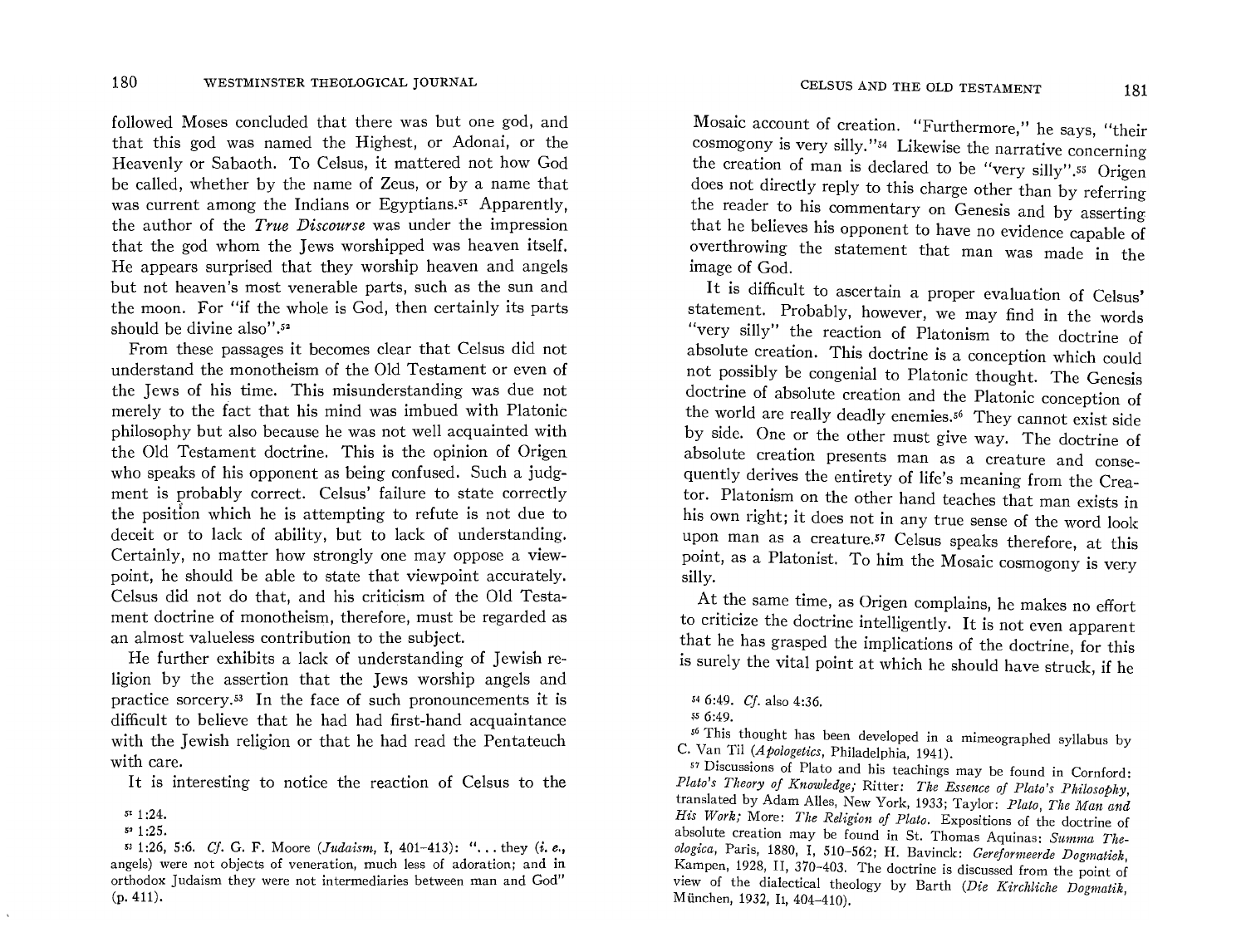would overthe religious teaching of the Old Testamould overthrow the religious teaching of the old research ment. Yet he dismisses this important point without serious comment.  $\mathbf{m}$  ment.

He himself is inclined to agree with those who had the the world is uncreated.<sup>58</sup> His argument is not as clear as could be desired. Apparently it is to the effect that the flood which is supposed to have taken place in the time of Deucalion is comparatively modern and that from eternity there have been many conflagrations and many floods; hence, things have existed as they are from eternity. But he does not attempt to defend his position, if it really be his, by means of philosophical argument. Origen intimates that his opponent is animated merely by a secret desire to discredit the Genesis account of creation. However, this is not necessarily the case. Rather, it appears that, being under the influence of Platonic philosophy and being well read in Platonism, Celsus more or less naturally assumed the eternity of the world without in any very critical fashion having examined the reasons for such belief. ned the reasons for such belief.

Celsus seems not to have not a wide acquaintance  $\frac{m}{2}$ . the institutions of the Jewish religion. He refers to circumcision and asserts that it was of Egyptian origin.<sup>59</sup> He was, we believe, mistaken in asserting that the Jews derived this practice from Egypt, but he was not mistaken in declaring that the Egyptians did practise circumcision. In his reply, Origen mistakenly declares that according to Moses, Abraham was the first of men to practise this rite. A careful reading of the Genesis passage, however, will show that such is not its actual import.<sup>60</sup>

In another passage, however, Origen endeavors to point out that the reason for circumcision among the Jews is not the same as the reason for its practice among the Egyptians<br>and hence it is not to be thought of as the same circumcision.<sup>61</sup>  $\frac{1}{2}$  1:19. Cf., however,  $\frac{1}{2}$ 

#### CELSUS AND BIBLICAL ANTHROPOMORPHISM

Celsus takes particular exception to the anthropomorphism Leisus takes particular exception to the anthropomorphism of the Old Testament and gives evidence of not understanding anthropomorphic language.<sup> $62$ </sup> The language of Scripture regarding God, Origen maintains, is adapted to an anthropomorphic point of view. This fact Celsus does not perceive. Hence, he ridicules the passages where words of anger are addressed to the ungodly or threatenings are directed against sinners. Origen's reply consists in a simple exposition of the purpose of anthropomorphic language in which he compares it to the language which a judicious parent would use in dealing with a child. Again, in another passage Celsus objects to the statement that "God repents"<sup>63</sup> and that "God rests".<sup>64</sup> According to Celsus man was fashioned by the hand of

According to Celsus man was fashioned by the hand of God and inflated by breath being blown into him.<sup>65</sup> Origen points out that in Genesis no mention of the "hands" of God is made and accuses Celsus of not understanding the meaning. of the Divine inbreathing as recorded in Genesis. He likewise speaks of those who do not understand anthropomorphic language as thinking that Christians attribute to God a form such as man possesses.<sup>66</sup>  $T$  as man possesses.

I his criticism of Origen seems to apply to Celsus in his interpretation of the Biblical statement, "Let us make man in our image, after our likeness".<sup> $67$ </sup> These words he takes to

 $^{64}$  6:01. *CJ*. also 6:02 where C στόμα αύτω έστιν ούδε φωνή.

<sup>65</sup> 4:37. άγέγραψεν ότι συνέθεσαν άνθρωπον ύπο χειρών θεού πλασσόμεvov (και έμφυσώμενον), ίνα το έμφυσώμενον κ.τ.λ. The context shows that the force of Celsus' argument implies the insertion of καλ *εμφυσώμενον* after πλασσόμενον. *Cf.* also 4:36 and Koetschau: *op. cit.*, I, 308; Migne: op. cit., XI, 1085.<br><sup>66</sup> 4:37. <sup>67</sup> Genesis 1:26.

 $^{58}$  1:19, Cf., however, 6:52: έγὼ δε περί μεν γενεσεως κου μου και φύσρως,  $n\ddot{\theta}$  ωs αγένητος και άφθαρτος, ή ως γενητός μεν άφθαρτος δε, ή ως τό έμπαλιν, ούδεν περί τουδε νυνί λέγω.

 $591:22.$ 

<sup>60</sup> Genesis 17:10 ff.<br>61 5:47, 48.

*<sup>62</sup> 4:71,72. Cl* De Faye *(op. cit.* I, 151): "Enfin ce que le platonicien <sup>62</sup> 4:71, 72. Cf. De Faye (*op. cit.* 1, 151): "Enfin ce que le platonicien Celse ne peut suffrir, ce sont les anthropomorphismes de l'Ancien Testament. On représente Dieu avec des bras et des mains; on parle de sa colère, de sa vengeance. C'est un langage inadmissible lorsqu'on croit au Dieu de Platon".<br> $\frac{63}{6}$  6:58.

 $6:58.$  Cf. also 6:52 where  $C_1$  where  $C_2$  where  $C_3$  where  $C_4$  where  $C_5$  over  $C_6$  over  $C_7$  over  $C_8$  over  $C_7$  over  $C_8$  over  $C_9$  over  $C_9$  over  $C_9$  over  $C_9$  over  $C_9$  over  $C_9$  over  $C_9$  over  $C$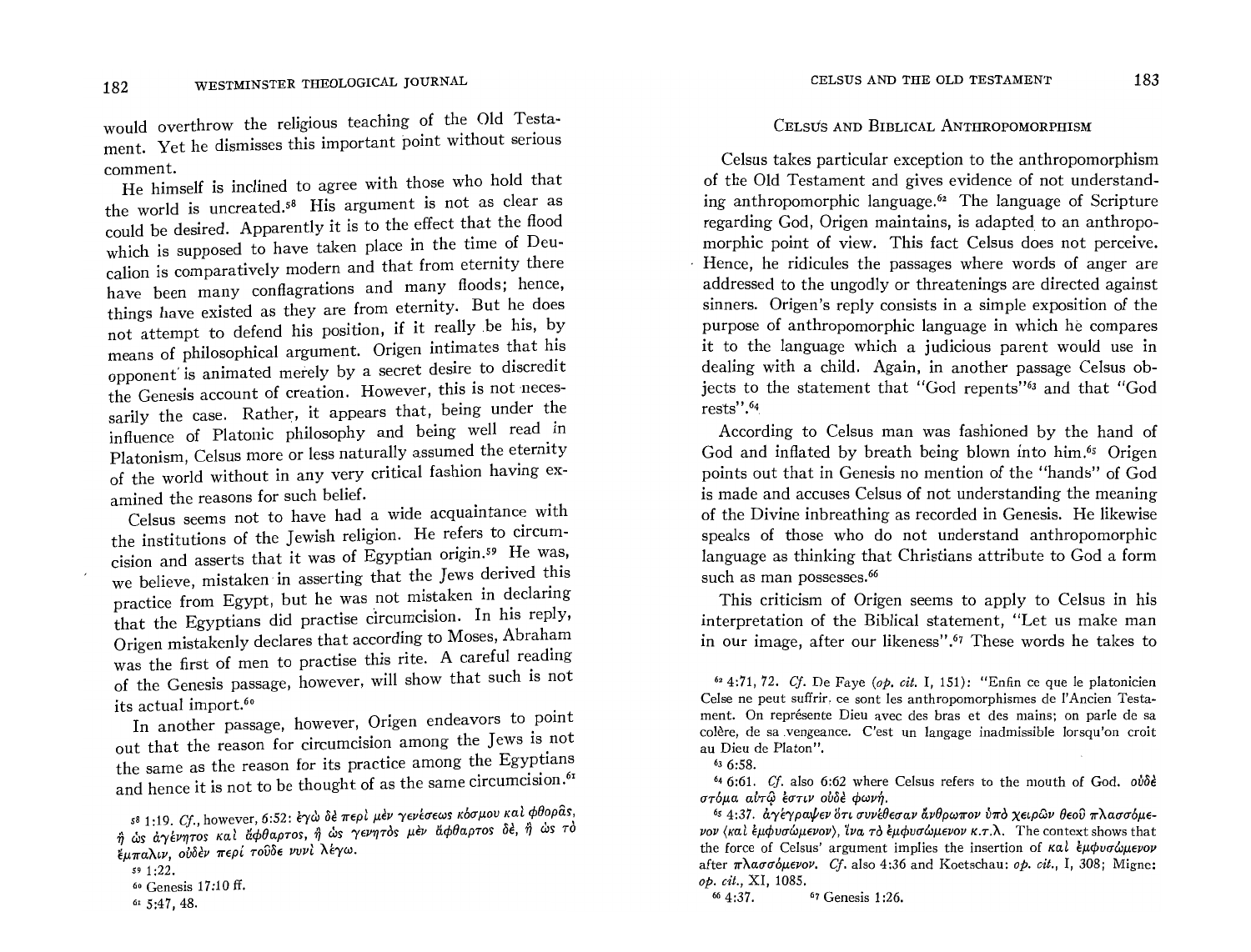mean that mankind resembles God.<sup>68</sup> In refuting this assertion Origen maintains that there is a difference between creation "in the image of God" and creation "after His likeness", and that a man was originally created only in the "image of God". In thus arguing he exhibits poor exegesis. For the words *image* and *likeness* appear to have practically the same meaning. At any rate he does not appear successfully to have refuted his opponent in this instance.<sup>69</sup>

In a long quotation Origen sets forth the view of Celsus as to the manner in which the Jews received their information about the creation of man, the Divine inbreathing, the creation of woman, the serpent and the fall,<sup>70</sup> Because of its length the quotation is valuable as an example of Celsus' method in stating an argument. Celsus seems to think that the Jewish accounts are more recent than those composed by Hesiod and others, but Origen is quick to point out the chronological error of his opponent, and ironically refers to this "well informed and learned Celsus".<sup>71</sup>

A general criticism of the first chapter of Genesis is found in the statement that "God rested on the seventh day", where Celsus compares God to a very bad workman, who stands in need of rest.<sup>72</sup> Origen accuses his opponent of assuming that the expression "he rested"  $(d\nu \epsilon \pi a \nu \sigma a \tau o)$  is equivalent in meaning to "he ceased" ( $k\alpha\tau\epsilon\pi\omega\sigma\epsilon\nu$ ).<sup>73</sup> This

#### 68 4:30.

<sup>69</sup> It is not perfectly clear what Origen means by insisting that we are created "in the image" of God but not "after His likeness".

<sup>70</sup> 4:36. Iovδαίοι έν γωνία που της Παλαιστίνης συγκύψαντες, παντελῶς ἀπαίδευτοι καὶ οὐ προακηκοότες πάλαι ταῦτα 'Ησιόδω καὶ ἄλλοις μυρίοις άνδράσιν ένθέοις ύμνημένα, συνέθεσαν άπιθανώτατα, άνθρωπόν τινα ύπό χειρών θεού πλασσόμενόν τε και εμφυσώμενον και γύναιον έκ της πλευράς και παραγγέλματα του θεού και όφιν τούτοις άντιπράσσοντα κωί περιγινόμενον των θεού προσταγμάτων τον όφιν, μύθόν τινα ώς γραυσί διηγούμενοι καί ποιούντες άνοσιώτατα τον θεόν, εύθυς άπ' άρχης άσθενούντα και μήδ' έν' άνθρωπον, δν αύτος έπλασε, πείσαι δυνάμενον.

<sup>11</sup> Ibid.  $726:61$ 

<sup>73</sup> The LXX of Genesis 2:2 reads  $\kappa a \iota \kappa a \tau \epsilon \pi a \nu \sigma \epsilon \nu$   $\tau \hat{n}$  *nutbe*  $\tau \hat{n} \epsilon \beta \delta \delta \mu n \, \dot{\alpha} \pi \delta$  $\pi \omega \tau \omega \nu \tau \omega \nu$  έργων αύτου  $\omega \nu$  έποιησεν. It would appear that if Celsus had read the Septuagint, he did not read it with care. More likely, however, he received this information by word of mouth and did not study the Septuagint to ascertain what its actual meaning was.

assertion he attributes to a misunderstanding of the text, assuming that Celsus knows nothing of the Sabbath and of God's rest, which he himself thinks lasts for the duration of the world. To the author of the True Discourse, however, it does not seem to be fitting that God should thus feel fatigue.<sup>74</sup> Involved in this criticism, therefore, may be discerned the influence of that Platonic philosophy which cannot comprehend anthropomorphism. Involved in it also is a misunderstanding of, or a lack of acquaintance with, the exact statement of Scripture upon the subject. If Celsus was familiar with the Septuagint, his interpretation of it was, as Origen points out, faulty.

## CELSUS' CRITICISM OF INDIVIDUAL BIBLICAL STATEMENTS

One penetrating criticism of Genesis which has been uttered many a time since the days of Celsus concerns the distribution of the work of creation over certain days, before such days actually came into existence.<sup>75</sup> Origen's reply to this charge is by no means satisfactory, when judged in the light of the requirements of a grammatico-historical exegesis. He asserts that he has already spoken of the matter in the foregoing pages as well as in his notes upon Genesis, where he takes to task those who take the words of Genesis in their apparent signification and, apparently to cast light upon his own interpretation, quotes Genesis 2:4.76 It must be confessed that from the standpoint of scientific interpretation, Celsus' exposition of the six days of creation is to be preferred to that of Origen.

74 6:61. ού θέμις τον πρώτον θεον κάμνειν ούτε χειρουργείν ούτε κελεύειν. This is given by Origen as a direct quotation of Celsus. What is meant by the "first" God is not perfectly clear, although possibly the reference is to God as the Creator as distinguished from the Logos. There may be in this phrase a reference to trinitarian teaching which Celsus had heard in the mouths of Christians, and which he had completely misunderstood. By his use of  $\kappa \dot{a} \mu \nu \epsilon \nu$  (to be weary due to long continued work), whether intentionally or not. Celsus does not accurately represent the  $\kappa a \tau \epsilon \pi a v \sigma \epsilon \nu$ of Genesis 2:2. This would seem to constitute further evidence that he was not acquainted with the LXX. Likewise, the use of  $\chi \epsilon \iota \rho o \nu \rho \gamma \epsilon \iota \nu$  and κελεύειν is not a correct representation of what the Scripture actually teaches.  $756:60$ .

 $76$  *Ibid.*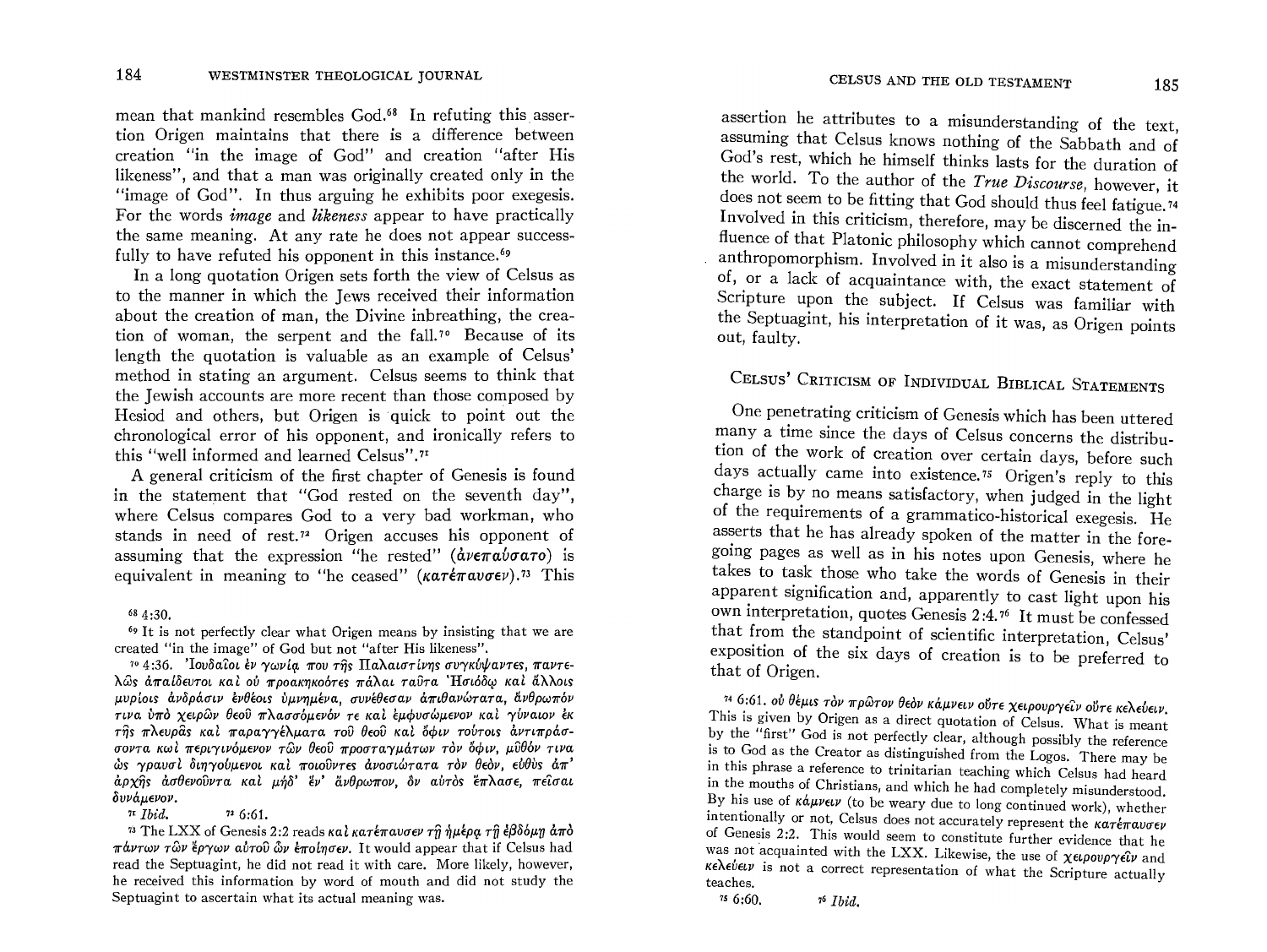Apparently Celsus also ridicules the Scripture statements regarding the deep sleep of Adam and the creation of woman, although he does not quote the language of the Bible in so doing.77 He likewise rejects the account of the serpent, and, according to Origen, purposely omits mention of the garden of Eden.<sup>78</sup> This serpent, Celsus argues in another place, opposed the commandments of God and gained a victory over them. 79 The force of the Geriesis account of the entrance of sin into the world, however, does not seem at all to be clear to Celsus. Indeed, it is questionable whether he had ever read the narrative, for, although he does speak of the serpent as having gained a victory over God's commandments, it would seem that he is under the impression that Christians believe that God has Himself created evil. 80

The account of the deluge and of the ark is also subjected to his criticism. ${}^{81}$  He does not make explicit reference to the Scripture narrative as such, but introduces his discussion by. presenting a quotation in which the Jewish position is given. $32$ This account of the deluge, therefore, is, according to Celsus, a falsified version of the story of Deucalion. The raven of Genesis is called a crow by him. What is truly remarkable in the criticism is that Celsus, as Origen indicates, makes no mention of the exact size of the ark and of the supposed difficulty of its containing all the animals, but merely speaks

78 4:39. έπεί δέ καί τά περί τον όφιν ως αντιπράσσοντα τοις του  $\theta$ εού πρός τον άνθρωπον παραγγέλμασιν ο Κέλσος κωμωδεί, μύθόν τινα  $\pi$ αραπλήσιον τοίς παραδιδομένοις ταίς γραυσίν ύπολαβών είναι τον  $\lambda \dot{\sigma} \gamma \dot{\sigma}$ . It will be noted that this is not a direct quotation of Celsus and that at this point we are entirely dependent upon Origen, Origen's refutation consists in chiding Celsus for not adopting an allegorical interpretation (Kal  $\tau \dot{\alpha}$   $\dot{\epsilon} \pi l$  rovrots  $\epsilon l$ pημένα, δυνάμενα αυτόθεν κινήσαι τον  $\epsilon\dot{v}$ μενώς έντυγχάνοντα, ότι πάντα ταΰτα ούκ ασέμνως τροπολογείται). To support his argument Origen mentions the statement about Eros in Plato's *Symposium* and maintains that Plato is here teaching in the guise of a myth. Because of his allegorical exegesis, Origen's argument is not very cogent.

<sup>79</sup> 4:36.<br><sup>80</sup> 6:53. εἰ δὲ (αὐτοῦ) ταῦτ' ἔστιν ἔργα, πῶς μὲν κακὰ ὁ θεὸς ἐποίει. The exact force of  $\kappa \alpha \kappa \dot{\alpha}$  is not entirely clear, as Origen himself notes.

of it as "monstrous". Indeed, the indefinite manner in which the criticism is introduced seems to indicate that Celsus was not acquainted with the dimensions of the ark, else he would not have passed over the objection that the ark was not large enough to hold all the animals which it was supposed to contain.<sup>83</sup>

It is not perfectly clear what was Celsus' reaction to the ,account of the Tower of Babel. Apparently he believed that Moses, in writing about the tower and the confusion of tongues, had perverted the story of the sons of Aloeus.84 It would seem, too, that he believed that the event took place like the flood for the purpose of purifying the earth. This interpretation puzzled Origen, who did not see how there could be such a purificatory process unless, possibly, it were to consist in the confusion of tongues itself.

The account of the destruction of Sodom and Gomorrah is compared by Celsus to the story of Phaeton. But Origen replies that to impartial hearers Moses appears to be older than Homer, whom he believes to be the first to mention the story of the sons of Aloeus. 85 And those who relate the story of Phaeton are even more recent than Homer. All these statements, thinks Origen, result from one blunder, "his not considering the greater antiquity of Moses". 86

Celsus also directs his shafts against the patriarchal narratives. The account of the begetting of children, which according to the author of *Contra Celsum* refers to the history of Abraham and Sarah, is "altogether monstrous and

 $77\,4:38.$ 

 $8r$  4:41, 42.

<sup>82 4:41.</sup> 

<sup>83</sup> Origen's reply to Celsus concerning the size of the ark is indeed surprising. The cubits of the length and breadth were contracted ( $\sigma v v$ a- $\gamma$ o $\mu$ <sub>t</sub> $\nu$  $\eta$ s), he says, so that the thirty cubits in height terminated in a summit which was one cubit square. The measurements are capable of being taken in the meaning  $(\tau \hat{\omega} \, \delta \nu \nu \hat{\omega} \mu \epsilon \nu \hat{\lambda} \epsilon \gamma \epsilon \sigma \theta \alpha \nu \tau \hat{\alpha} \mu \epsilon \tau \rho \alpha)$  that the length was nine myriads, of cubi'ts in the base, and two thousand five hundred in breadth. It is not at all clear upon what ground Origen could make statements such as these. Apparently in this instance we have an example of that flight of fancy of which he was at times capable. In the entire discussion of the ark and the deluge neither Celsus nor Origen is very impressive in his reasoning.

 $844:21.$ 

<sup>8</sup>s *Cf. Odyssey,* 11 :305. 86 4:21.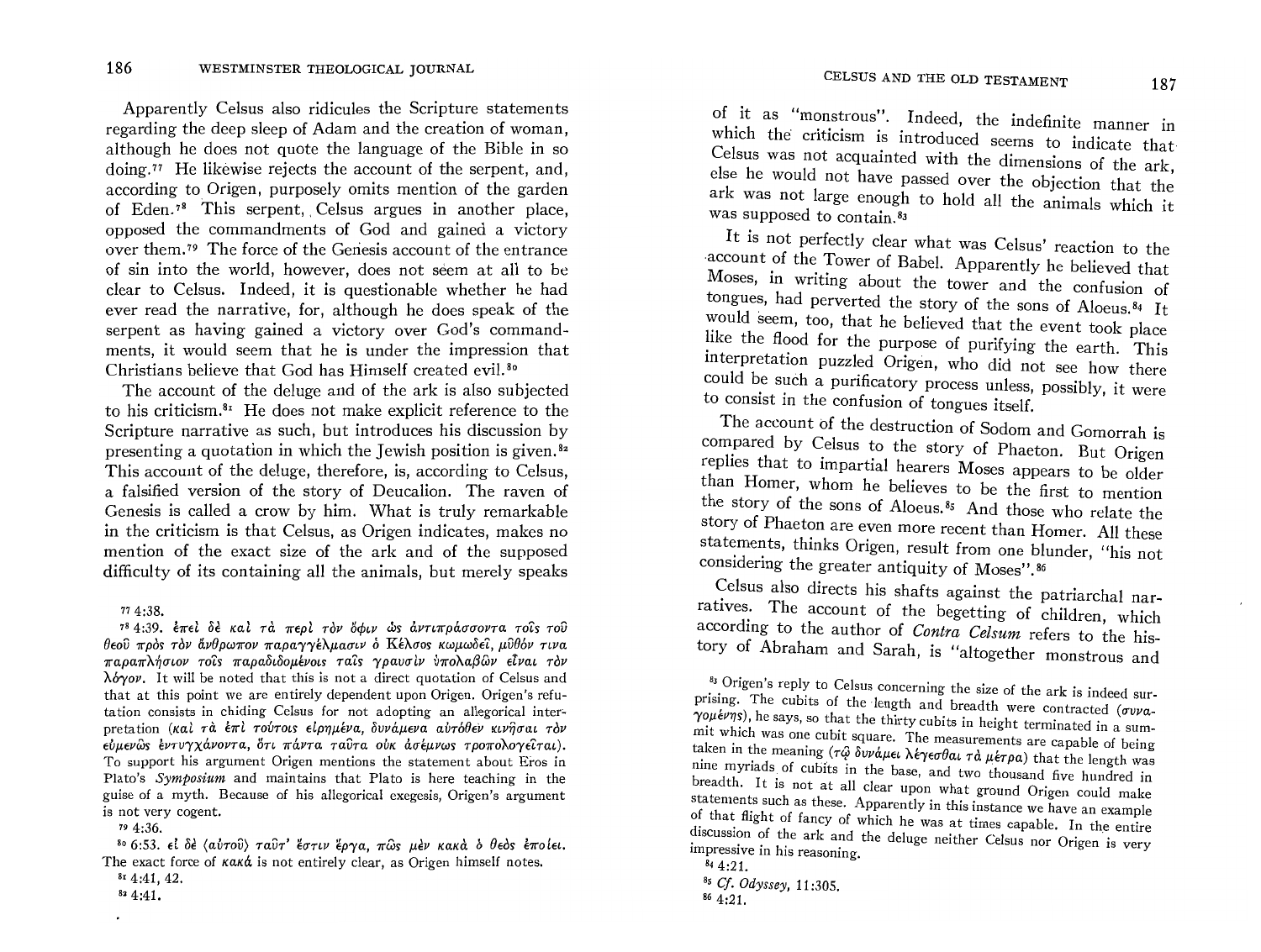$\mathbf{r}$  and  $\mathbf{r}$  are  $\mathbf{r}$  to the  $\mathbf{r}$  defined in the "conspiracies of the  $\begin{bmatrix} \text{ntimely} \\ \text{net} \end{bmatrix}$ . He also objects to the conspirates of the rothers", by which Urigen Illinks he means entire the place  $\frac{1}{\log 20}$  of Cain against Abel or that of Esau against jacob. The  $\mu$  understands him to refer to the sorrow of Isaac over the sorrow of Isaac over the sorrow of Isaac over the sorrow of Isaac over the sorrow of Isaac over the sorrow of Isaac over the sorrow of Isaac over the sorrow of nderstands him to refer to the solid of Jacob over bsence of  $Jacop$  and  $Dossup$  also to that of  $Jacop$  or  $\mathbb{R}$ oseph's having been sold lift explored the mortgan supposes the "crafty actions of mothers" by which Origen supposes that he refers to the conduct of Rebekah. Furthermore, the hat he refers to the conduct of repeath. Furthermore, we reat apologist accuses Ceisus of Hulculing Jacob's acquisition of property while living with Laban, which is attributed to his not understanding the reference of the words "And those which had no spots were Laban's, and those which were spotted were Jacob's".<sup>88</sup> Again, Celsus asserts that "God potted were jacob's .<sup>33</sup> Again, census asserted that  $\sim$  and sheep and resented his  $(i. e., \text{ Jacob } s)$  some with asses, and sheep and  $\frac{1}{2}$  . The contract of the charge of the charge of his

Origen likewise takes strong exception to the charge of  $\mu$ s. pponent that "God gave wells also to the right-ous". The ighteous, he replies, do not construct electric but dis words. receiving in a figurative sense the command, "Drink waters from your own vessels, and from your own wells of fresh rom your own vessels, and not you own wells or reasons  $\frac{1}{1}$  is the reasons, is in rater".<sup>91</sup> This narrative about the wells, he reasons, is in order to present to view more important truths. He then<br>proceeds to indicate, by an appeal to the wells which in his roceeds to indicate, by an appear to the went which in the wn day were shown at Ascalon, that wells actually were constructed in the land of the Philistines, as related by Genesis. The exact nature of Celsus' objections to the story of the wells, due to the meagre amount of information which f the wells, due to the meagre amount of mormation when ds DC<br>1

The story of Lot is thought by Celsus to be worse than the

ence of these words lay, according to his opponent, in his not understanding them as having an allegorical  $(\tau v \pi x \omega s)$  interpretation.

crimes of Thyestes. 92 But, according to Origen, this narrative  $\frac{m}{s}$  figures  $\frac{m}{s}$  but, according to Origen, this harrative the teaching of the teachings of the Stoics to indicate the set to indicate the set of the set of the set of the set of the set of the set of the set of the set of the set of the set of the set of the set of the set of the to the teachings of the Stoics, he seeks to indicate that the act itself, if performed with a worthy intention, is not necessarily reprehensible. Again, Celsus is reported as sneering at Esau's hatred of Jacob and as not clearly stating the story of Simeon and Levi. Celsus then refers evidently to the Joseph story by means of such phrases as "brothers selling one another", "a brother sold" and "a father deceived". 93

Several references to events narrated in the book of Exodus are also made, but it is not perfectly clear why Celsus mentions these. 94 One statement in particular is striking. Concerning Joseph it is said, "By whom (Joseph namely) the illustrious and divine nation of the Jews, after growing up in Egypt to be a multitude of people, was commanded to sojourn somewhere between the limits of the to people, was commanded to softunity omewhere beyond the mints of the kingdom, and to pasture their flocks in districts of no repute".<sup>95</sup> This passage stands<br>in strange contrast to other assertions of Celsus regarding the Jews in Egypt.<sup>96</sup> Origen also notes that his opponent refers to the exodus as a flight, charging him with not having remembered what was written in the book of Exodus concerning the departure from Egypt.

In reality the Scripture is also attacked when Celsus assails the view that all things were made for many control the settlements when  $\frac{1}{2}$  and  $\frac{1}{2}$  and  $\frac{1}{2}$  in  $\frac{1}{2}$  in  $\frac{1}{2}$  and  $\frac{1}{2}$  in  $\frac{1}{2}$  in  $\frac{1}{2}$  in  $\frac{1}{2}$  in  $\frac{1}{2}$  in  $\frac{1}{2}$  in  $\frac$  $\alpha$  are view that an emigs were made for man. A statier, so instance  $\alpha$ argument proceeds, did they come into existence as well for the sake of the irrational animals. Even if one should grant that thunders and rains are the works of God, which Celsus himself refuses to do, it cannot be maintained that these are  $\frac{1}{2}$  more benefit to  $\frac{1}{2}$  and the plants and the plants are than the plants and trees,  $\frac{1}{2}$  and  $\frac{1}{2}$  and  $\frac{1}{2}$  and  $\frac{1}{2}$  and  $\frac{1}{2}$  and  $\frac{1}{2}$  and  $\frac{1}{2}$  and  $\frac{1}{2}$  and  $\frac{1}{2}$  an t more behent to man than to plants and trees, herbs and the same same of man man man man more than the beasts. Again, man must be a start of the beasts. Again, man must be a start of the beasts. Again must be a start of the beasts. Again must be a start of the beasts. Again, th ne sake or man more than for the beasts. Again, man must

 $874:43.$  . ,  $88.$  Original is  $89.42 \div 10^{10}$ 88 Origen's quotation is based upon the LAA of Genesis 30.42. Operation δε τα άσημα του Λαβάν, τα δε έπίσημα του Ίακώβ. Origen substitutes  $\kappa a \hat{i} \hat{j}$  for  $\hat{\epsilon} \gamma \hat{\epsilon}$ νενετο δέ. Apparently, Celsus' failure to see the proper refer-

 $89\;4:43$ .<br> $99\;4:44$ .

*<sup>9&#</sup>x27;* Cf. Proverbs 5:15-17.

<sup>92 4:45.</sup> **4:45. g. 3:5, 7:5, 7:5, 7:5, 7:5, 7:5, 7:5, 7:5**  $L. g. 3:3, 4$ *9S* 4:47. Translation of the Rev. Frederick Crombie in *The Ante-Nicene*  <sup>95</sup> 4:47, Ira *Fathers*. IV.  $96$  E, g, 3:5, 6, 7.  $974:74.$ <br> $984:75.$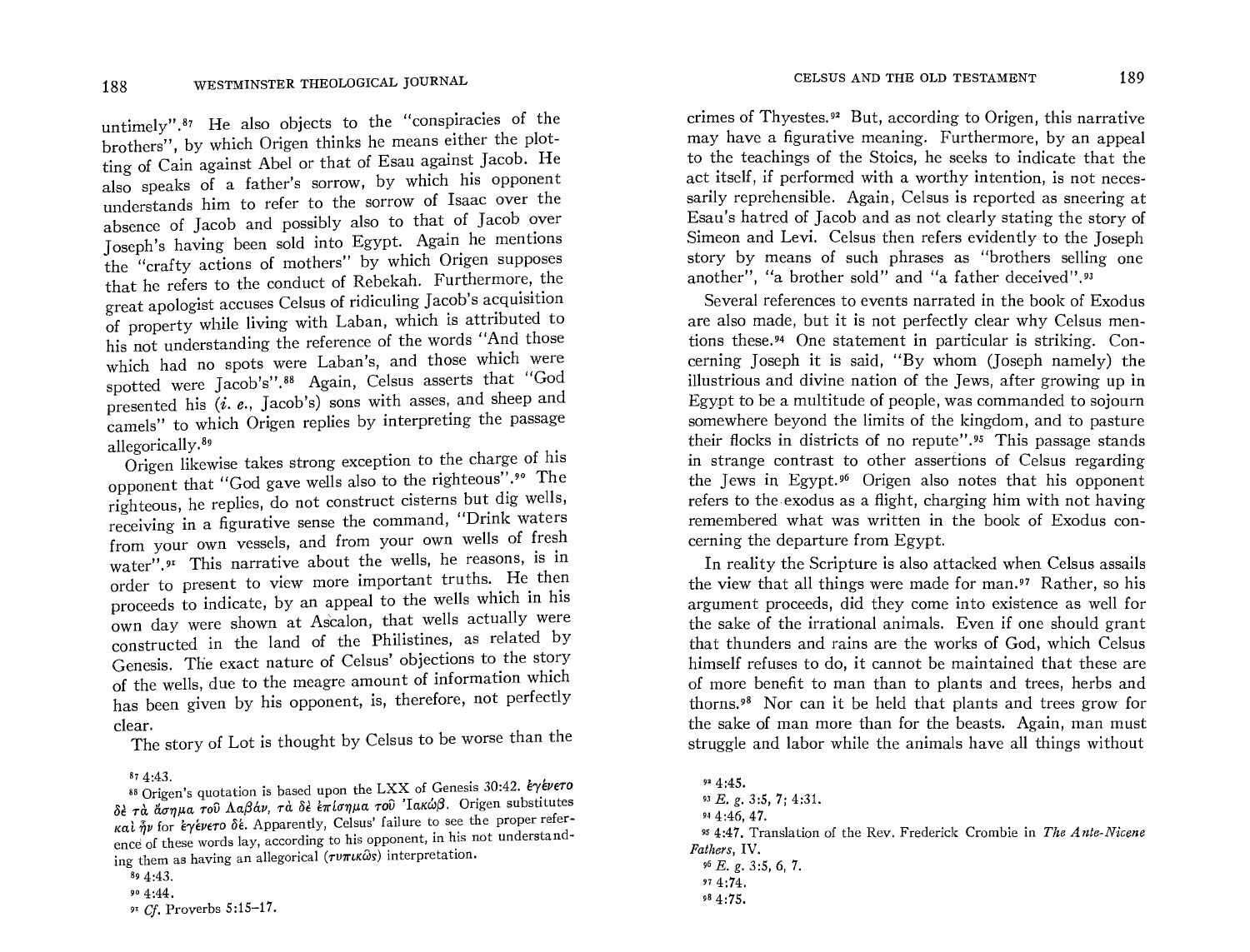either ploughing or sowing.<sup>99</sup> Nor do sun and night serve man more than they do the ants and flies.<sup>100</sup> If one say that we are lords of the animal creation because we hunt animals and live upon their flesh, it should be replied that we were created rather for them because they hunt and devour us.<sup>101</sup> We even need the help of nets and weapons and the assistance of other persons and of dogs when engaged in the chase, but the animals have their own weapons. Before cities were built and arts were invented men were generally caught and devoured by beasts, but wild beasts were seldom caught by men.<sup>102</sup> At first man actually was subjected by God to the wild beasts.<sup>103</sup>

It might appear, Celsus continues, that because men build cities and have governments they are superior to animals, but even ants and bees do the same.'04 Nor can man boast because he possesses the power of sorcery, for even in this respect serpents and eagles are his superiors.<sup>105</sup> Some animals even can grasp the idea of God as men have, for what is more divine than the power of foreknowing and predicting future events?<sup>106</sup> Men really acquire this art from other animals and especially from birds, for it would seem that they are in closer relationship to God and more beloved by him.<sup>107</sup> No animals look upon an oath as more sacred than do the elephants, nor do any show greater devotion to divine things.<sup>108</sup> The stork also, because of its filial affection, is more pious than man, and the phoenix is known also for its filial love.<sup>109</sup>

Such are the arguments which Celsus adduces to arrive at the conclusion that all things were not made primarily for man. In thus reasoning he shows himself to be a child of his time and a believer in what appears to the modern man as unfounded superstition. Nor does Origen at this point rise much above him, but follows his argument step by step in

 $99\,4:76.$   $100\,4:77.$ 101 4:78.  $102.4:79.$   $103.4:80.$ 1044:81. The argument continues through 4:85.  $1054:86.$ 106 4:88. <sup>108</sup> 4:88. 107 4:88. 109 4:98.

an effort to vindicate the Scriptural teaching that man is the crown of God's creation.<sup>110</sup>

Prophecy and the Messianic hope are likewise subjected to Celsus' criticism. Christians value the words of Jewish prophecies which are like those practised in Phoenicia and Palestine, he asserts, but they reject the Grecian oracles.<sup>III</sup> The essence of this criticism, therefore, so far as it concerns the Old Testament, is that the prophecies of the Bible are upon a level with those which are uttered elsewhere. There are many forms of prophecy, asserts Celsus, and many can assume the gestures of inspired persons. $^{112}$  He then proceeds to characterize prophecy as he knows it, and what he is describing may possibly apply to prophecy as he had seen it in Phoenicia but it does not begin to do justice to the phenomenon presented in the Bible. Apparently, Celsus believed that in the prophetic writings God was represented as doing that which was bad, shameful and impure. He does not give specific instances, however, "but contents himself with loudly asserting the false charge that these things are to be found in Scripture".<sup>113</sup> Nor, he continues, is there any Messianic hope, for "no God or son of a god either came or wiII come down (to earth)".<sup>114</sup>

It is instructive to note that Celsus objects to an allegorical interpretation of the Mosaic narrative.<sup>115</sup> To him aIIegorical and tropical interpretation seem to be a refuge for the more modest of the Jewish and Christian writers, because they are ashamed of those things.<sup>116</sup> These allegorical interpretations, however, are more shameful than the fables which they allegorize. Such is his objection, and by this last statement Origen thinks that Celsus has reference to the works of Philo and that he has never read them."7

1I37:12. Translation by the Rev. Frederick Crombie in *The Ante-Nicene Fathers,* IV. Nicene Fathers, IV.<br> $1445:2.$ 

 $110$  Origen does, apparently, express doubt as to the truth of the story of the Phoenix, yet throughout the discussion he appears not to have risen above the then prevailing scientific view.<br> $\frac{1}{2}$  is:

II2 7:9.

 $\frac{115}{117}$ . 116 4:48.

<sup>1174:51.</sup>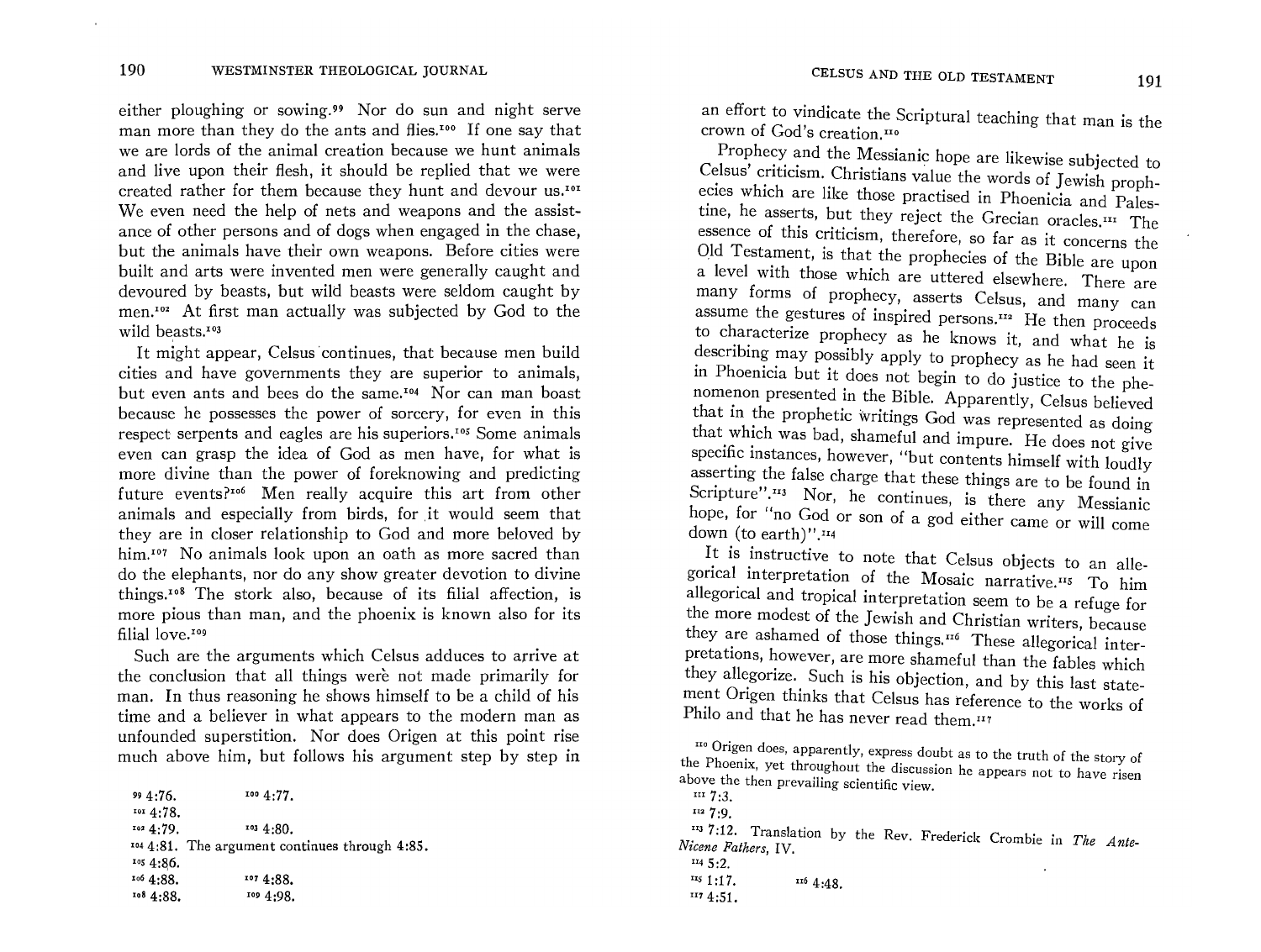## CELSUS AND THE MOSAIC AUTHORSHIP OF THE PENTATEUCH

One further subject remains to be discussed, namely, what was the attitude of Celsus toward the question of the Mosaic authorship of the Pentateuch? It has been asserted that he actually denied such authorship.<sup>118</sup> While discussing Genesis. he does as a matter of fact actually employ the plural in the following sentence, "So they endeavored to construct genealogies".<sup>119</sup> Again, Origen, in criticizing his opponent for accusing Moses of having corrupted the story of Deucalion. says, "Unless, indeed, he does not think the writing is the work of Moses, but of several persons".<sup>120</sup>

It is very questionable, however, whether Celsus by his use of the plural in the above mentioned instance intended to indicate a plurality of authors of the Pentateuch. It would seem to be more likely that he was merely indulging in a contemptuous reference to the Jews.<sup>121</sup> When, therefore, he says "they sought to construct genealogies", he merely means that this was a Jewish undertaking and not that there were actually several authors of the genealogies.

Two arguments primarily seem to support this interpretation. In the first place, if Origen had really been under the impression that Celsus denied the Mosaic authorship of the Pentateuch, he would certainly have engaged in controversy with him upon this point, for Origen himself firmly believed that Moses did write the Pentateuch.<sup>122</sup> His entire apologetic

<sup>118</sup> Most recently by R. H. Pfeiffer (Introduction to the Old Testament, 1941, p. 135): "Celsus not only denied the Mosaic authorship of the Pentateuch but questioned its literary unity".

<sup>119</sup> 4:33. ως άρα επεχείρησαν γενεαλογείν αύτους κ.τ.λ.

<sup>120</sup> 4:42. εί μή άρα ούδε Μωϋσέως οϊεται είναι τήν γραφήν, άλλά τινων πλειόνων τοιούτον γάρδηλοί τό παραχαράττοντες καί ραδιουργοῦντες τὸν Δευκαλίωνα, καὶ τοῦτο οὐ γὰρ οίμαι προσεδόκησαν ότι ταῦτ' είς φῶς πρόεισι.

121 Cf. Gray: Old Testament Criticism, Its Rise and Progress, pp. 19-20.  $122$  Cf. such statements of Origen as the following: "Moses in his five books", "Mosaic account of creation", "writings of Moses", "law of Moses", "the first book of Moses, which is entitled Genesis", "the book of Moses entitled Numbers", "the Exodus of Moses", "the Mosaic writings". The following passages are pertinent: 1:4, 14, 17, 18, 19, 20, 21,

gives evidence of the fact that he was convinced that it was his duty to refute whatever of serious error appeared in the writings of his opponent, and therefore, had he discovered Celsus denying a matter which would have been of such great importance, it is difficult to believe that he would have kept silence.<sup>123</sup>

Secondly, an examination of other passages makes it clear that Celsus as a matter of fact did not deny the Mosaic authorship of the Pentateuch. Indeed, he even appears to affirm such authorship. Moses wrote the account of the tower, he thinks, and perverted the story of the sons of Aloeus.<sup>124</sup> In one instance he refers to the "Mosaic narrative" as representing God in a state of weakness.<sup>125</sup> Moses and the prophets, he says again, have left to us our books.<sup>126</sup> On this point he and Origen seem to have had no quarrel. Throughout the entire work the discussion in every relevant place is carried on upon the assumption that Moses did write the Pentateuch. There is really nothing to indicate that Celsus questioned this point at all.

# III. THE IMPORTANCE OF CELSUS AND HIS WORK

It must be obvious, even to the most cursory reader of Contra Celsum, that the one whom Origen was seeking to refute, was indeed a gifted and learned man. The storehouse of his knowledge seems indeed to have been vast, and the skill with which he drew upon that storehouse for assistance in his argument was indeed remarkable. Skillful also was the ability with which he was able to detect weak points in the position which he was attacking.<sup>127</sup>

22, 26, 44, 49, 53, 57, 59, 60; 2:1, 2, 3, 4, 9, 53, 54, 55, 74; 3:2, 5, 6, 8, 12, 73; 4:12, 21, 33, 36, 40, 42, 50, 51, 55, 93, 95; 5:1, 29, 44, 60; 6:7, 21, 23, 28, 36, 43, 49, 50, 51, 70; 7:7, 18, 26, 28, 31, 34, 39, 59; 8:5, 29.  $123 \text{ Cf. } Praef. 3.$ 

125 4:40. δ Μωϋσέως λόγος.

126 6:50.

147 Cf. e. g. De Faye (op. cit., p. 158) and the relevant discussions in Keim; Pélagaud; Baur: Vorlesungen über die christliche Dogmengeschichte, I, 297 ff.; Seeberg: Dogmengeschichte, I, 332-334; Bardenhewer: Patrologie, p. 130.

 $1246:21$ .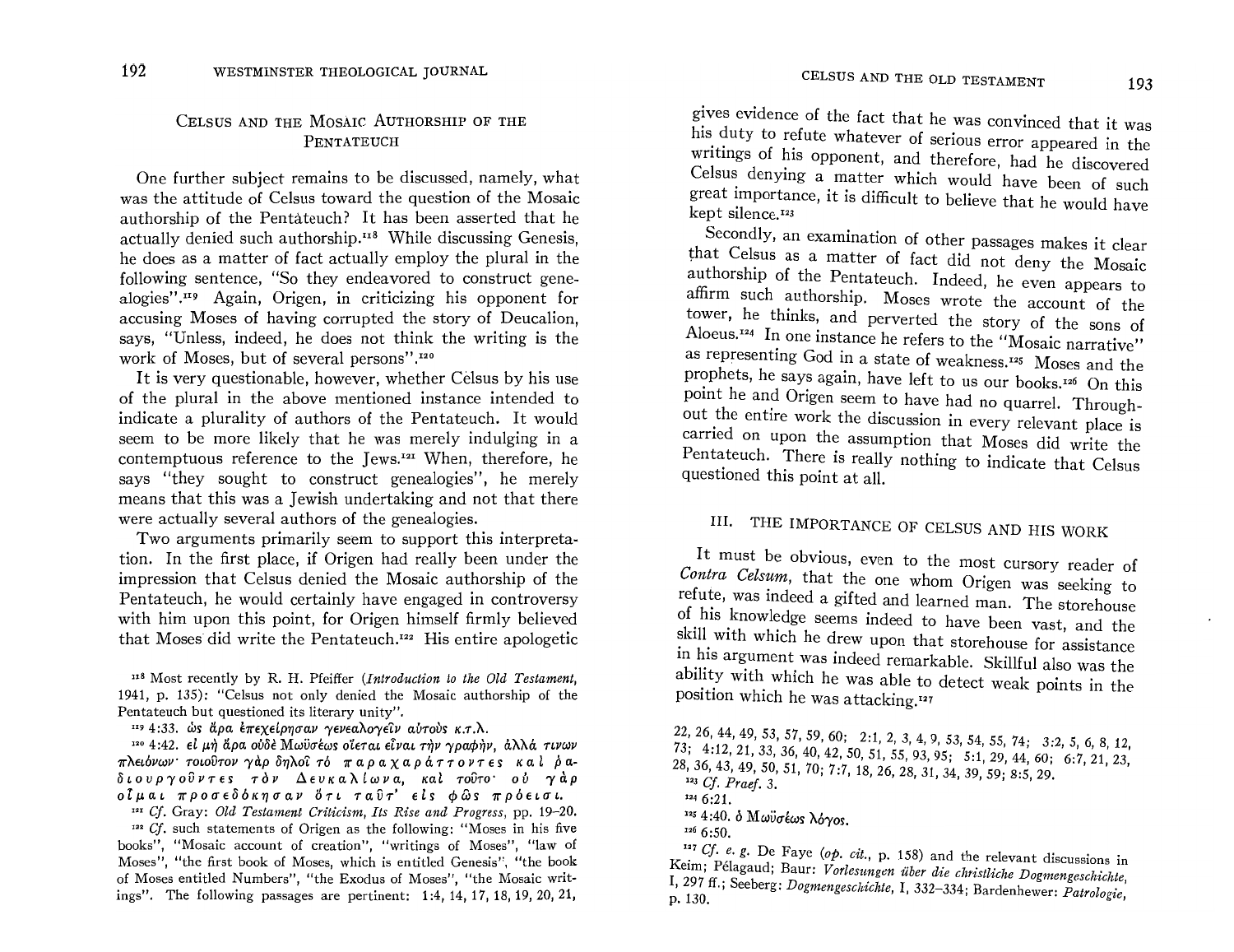It is the extensive range of his knowledge and erudition that compels astonishment. $I^{28}$  Indeed, it seems to have been almost encyclopaedic. Mention is made of many of the Greek philosophers and writers.<sup>129</sup> Celsus seems to have been acquainted with the religions and customs of many lands, so much so, indeed, that he almost appears as one of the first exponents of the study of comparative religions.<sup>130</sup> So great was his knowledge of sects and cults that even Origen could learn from him.<sup>131</sup> Mosheim has gone so far as to believe that Celsus was at one time an adherent of one of these sects but that later he apostatized therefrom.<sup>132</sup> About the erudition of Celsus, there seems to be little doubt. Despite the superficiality and childishness of some of his criticisms, despite his hollowness and ridicule, it must be confessed that he was truly a man of genuine learning.<sup>133</sup>

What, then, was the object which this learned antagonist of Christianity was endeavoring to accomplish? What were the causes which led him to marshal such a wide array of arguments to his support in the composition of the *True Discourse?* To these questions various answers have been given. According to some, Celsus looked upon Christianity as a social peril and opposed it as such. His arguments against its doctrines, therefore, were more or less secondary.<sup>134</sup> Yet another answer is that he did not fear that Christianity would destroy paganism. The Christians, however, were disobedient to the laws, and consequently were deserving of attack. Hence, his main purpose was to attack Christianity.<sup>135</sup> Again, it has been held that the *True Discourse* was written

<sup>128</sup> Pélagaud (*op. cit.*, p. 386) has discussed the question thoroughly.

*"9* E. g., Hesiod, 4:6; Euripides 2:34; Herodotus 1:5; Homer 1:36; Plato 4:54; Pythagoras 5:41; Heraclitus 5:14; Empedocles 8:53. (References are to *Contra Celsum).* 

<sup>133</sup> Cf. e. g. Buhl (op. cit., p. 18): "... Celse nous montre dans son écrit. une connaissance assez etendue du c6t6 ext6rieur du christianisme, de ses sources, de son histoire".

135 Buhl: *op. cit.,* p. 22.

to shame Christians into giving up their religion and to convert them 136

It does seem apparent that Celsus was concerned about the growth of the Christian religion.<sup>137</sup> This he does not explicitly admit, but he advances the charge that Christians meet in secret and so are acting contrary to law.r3s He accuses them of proselytizing those who are easy to infiuence.<sup>139</sup> Indeed, the very fact of his writing in such detail is sufficient evidence that he faced a powerful· movement which he believed must be checked. .

Whether or not, however, it can be definitely proven that he was alarmed over the growth of Christianity, this much at least can be positively affirmed; he was determined, as much as in him lay, to refute the claims of the Christian religion.<sup>14</sup> Despite the ridicule, mockery, derision and even sarcasm with which he sometimes advanced his arguments, we may note that he plunged into his task with seriousness.<sup>141</sup> This, then, was his grand purpose, the refutation of Chris- $\mu$ <sup>142</sup> He was not primarily concerned to persecute Christians nor to attack his enemy in one respect over above another. Nor, it would seem, was his principal desire to oppose Christianity as a political rather than as a religious force. Nor, indeed, might the reverse even be said to be correct. It was that phenomenon which Celsus knew as Christianity-Christianity together with all its implications-

'36 Duchesne: *op. cit.,* p. 147.

<sup>138</sup> 1:13. De Faye (op. cit., I, 155) says, "Il est à remarquer que s'il CrItique les Itvres des chretiens et leurs doctrines, iI ne s'attaque pas a leur moeurs". But if Celsus criticizes secret meetings of Christians, is this not an attack upon what he believes to be their customs?

<sup>339</sup> E. g. 3:49-54. <sup>**'**39</sup> This is apparent from the fact that Celsus attacks Christianity in<sup>-</sup> such a variety of manners.

<sup>141</sup> *Cf.* Baur (*op. cit., p.* 168): "In spite of all the mockery and derivion with which he treated Christianity, Celsus took up with all seriousness the task of refuting it, and as a Platonist did what he could to maintain the heathen view of the world against the opposite Christian view".

'4' While this object is not explicitly stated as such in the *True Dis*course yet the very existence of such a writing shows that such was Celsus'  $\lim_{n \to \infty}$ 

*<sup>&#</sup>x27;30* Cf. Keim: *op. cit.,* p. 219; Coen: *op. cit.,* p. 281.

<sup>13&#</sup>x27; Renan *(op. cit.,* p. 353) refers to 5:62; 6:24, 27, 30, 38.

<sup>&#</sup>x27;3' Mosheim: *op. cit.,* p. 33.

<sup>134</sup> P6lagaud: *op. cit.,* pp. 453 f.

<sup>&#</sup>x27;3; ToIlinton: *op. cit.,* p. 85. Cf. 2:45; 3:9, 10, 12, 73 and 5:59.